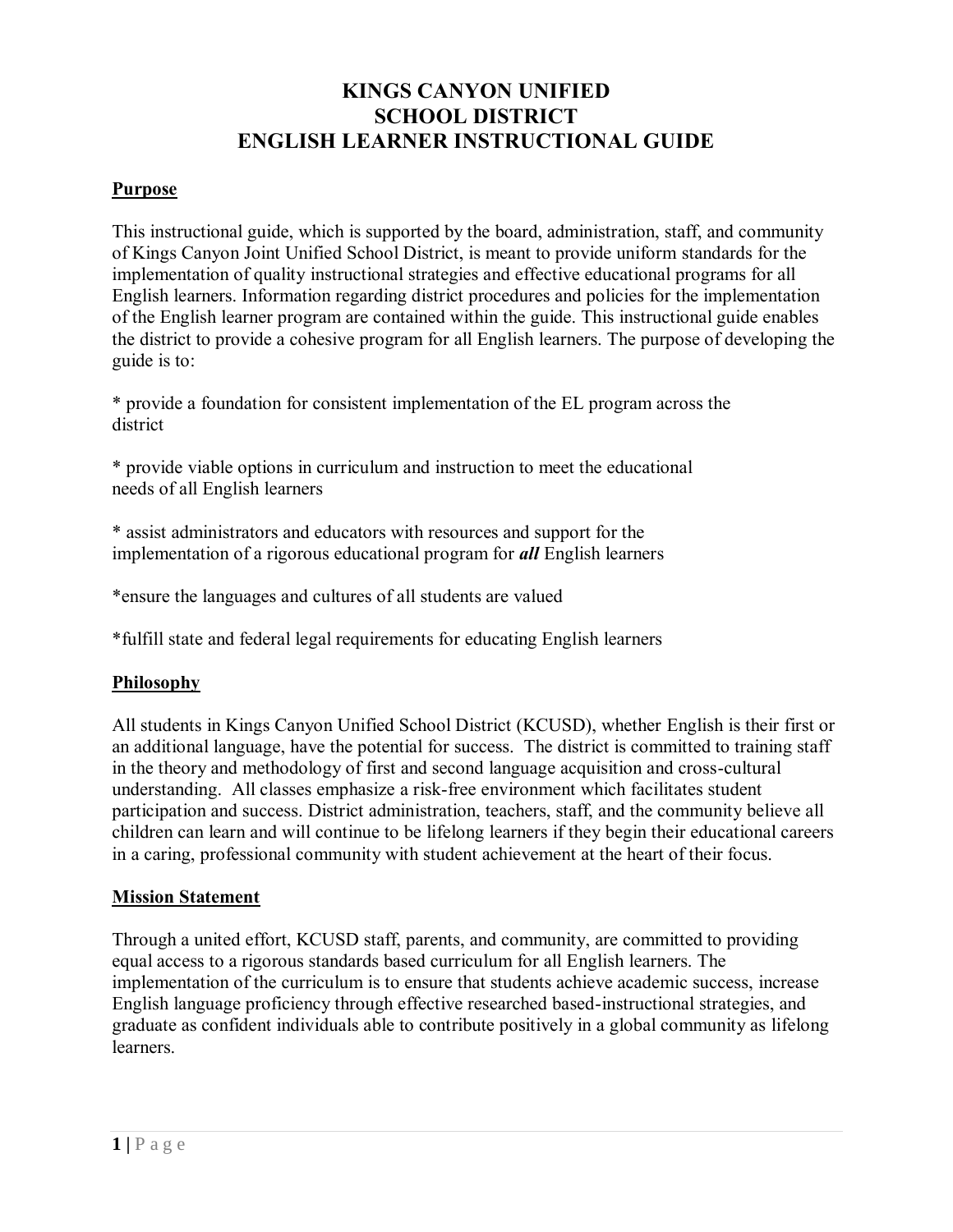#### **Introduction**

Kings Canyon Unified School District has experienced a significant increase in the English learner population over the last five years. English learners are defined as students who have a primary language other than English and determined to be limited in their English proficiency skills. English learners comprise approximately 29 percent of the total district student population. As a result, English learners have become the district's largest subgroup as identified by state and federal accountability systems.

Kings Canyon Unified has made a significant effort, and continues to strive for academic excellence for our students. Because of the increased demand for services, KCUSD has committed considerable resources to assist and facilitate student academic achievement, and to better understand our English learner culture. A program of simultaneous instruction combining the key elements of English language development targeted to a student's proficiency level and comprehensible academic instruction provides equal access to the core curriculum. Both components work together to provide a quality educational program for our students. Increased expectations and delivery of these services ensure that all students receive an equitable education, and will result in measurable academic success.

All English learners have the right to learn English and core content in a stimulating, nurturing environment, with instruction based on valid and reliable research, which promotes high academic success and enhances the student's confidence in learning.

# **KCUSD GOALS FOR ENGLISH LANGUAGE LEARNERS**

The goal of all schools in Kings Canyon Unified School District is to provide quality standards based instruction with high expectations for all English learners. In order for all students to receive quality instruction, with full access to core curriculum, and opportunities for academic achievement English learners will be provided with:

\*An opportunity to be properly identified and assessed to ensure proper program placement initially and annually (to comply with state law and federal legal requirements).

\*A learning environment that empowers students by offering a quality education with high expectations.

\*Instructional delivery that is systematic, articulate, coherent, and based upon a comprehensive diagnosis of academic needs of each English learner.

\*Opportunities to develop proficiency in understanding, listening, speaking, reading and writing English.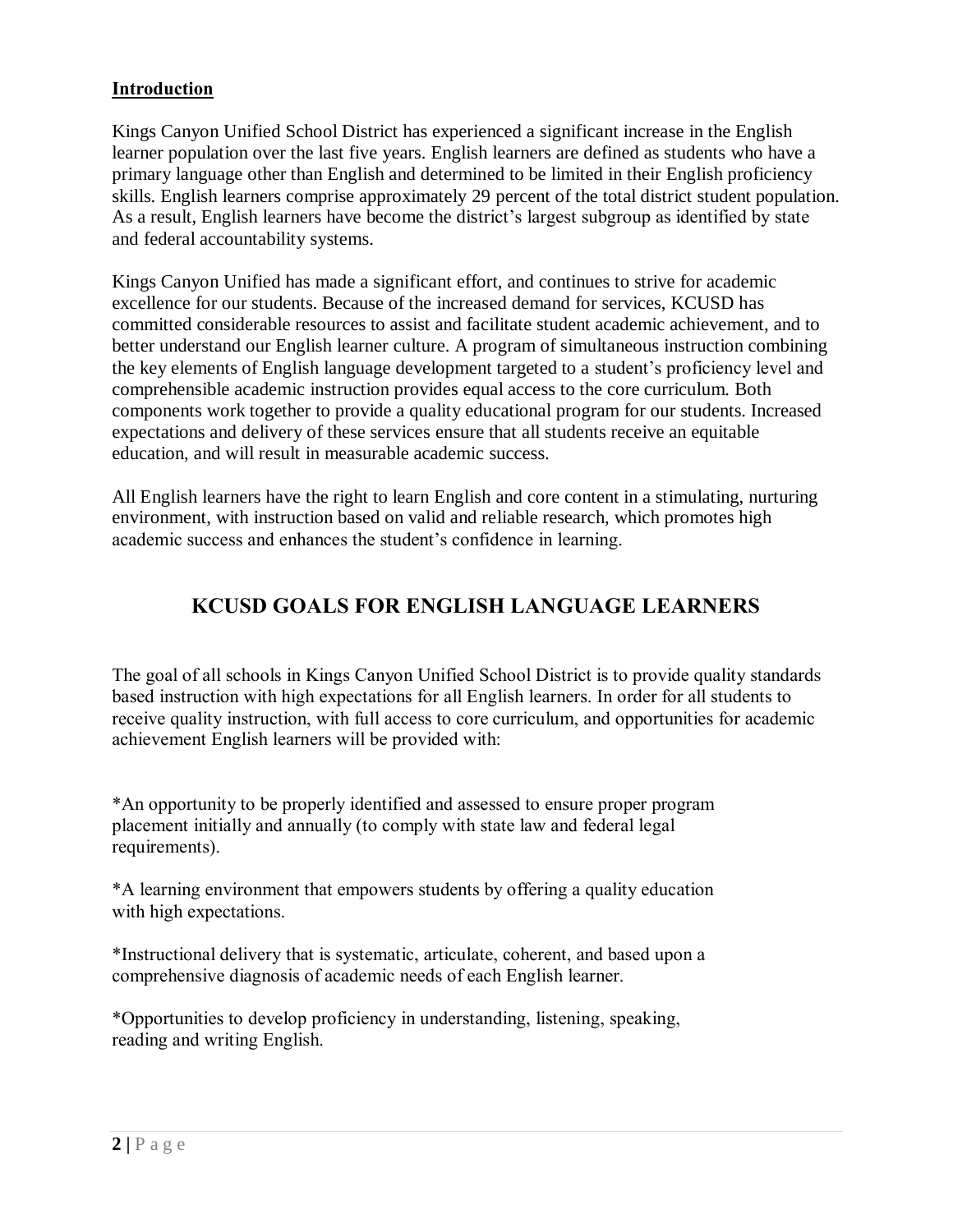\*Equal access to a core curriculum through English Language Development (ELD), Specially Designed Academic Instruction in English (SDAIE), and primary language support.

\*Learning opportunities that foster cross-cultural understanding.

\*Social and academic skills that maximize students' potential, develop a positive self-image, and encourage all students to become productive contributors to our multilingual, multi-cultural, democratic society.

\*Teachers that possess appropriate credentials, authorizations, and/or certificates.

\*Research-based instructional strategies using linguistically appropriate expectations sensitive to individual students' language acquisition level.

\*School site employees and district administration who work collaboratively to provide a comprehensive curriculum.

\*Instructional strategies with ongoing professional development so English learners develop fluency and literacy in English.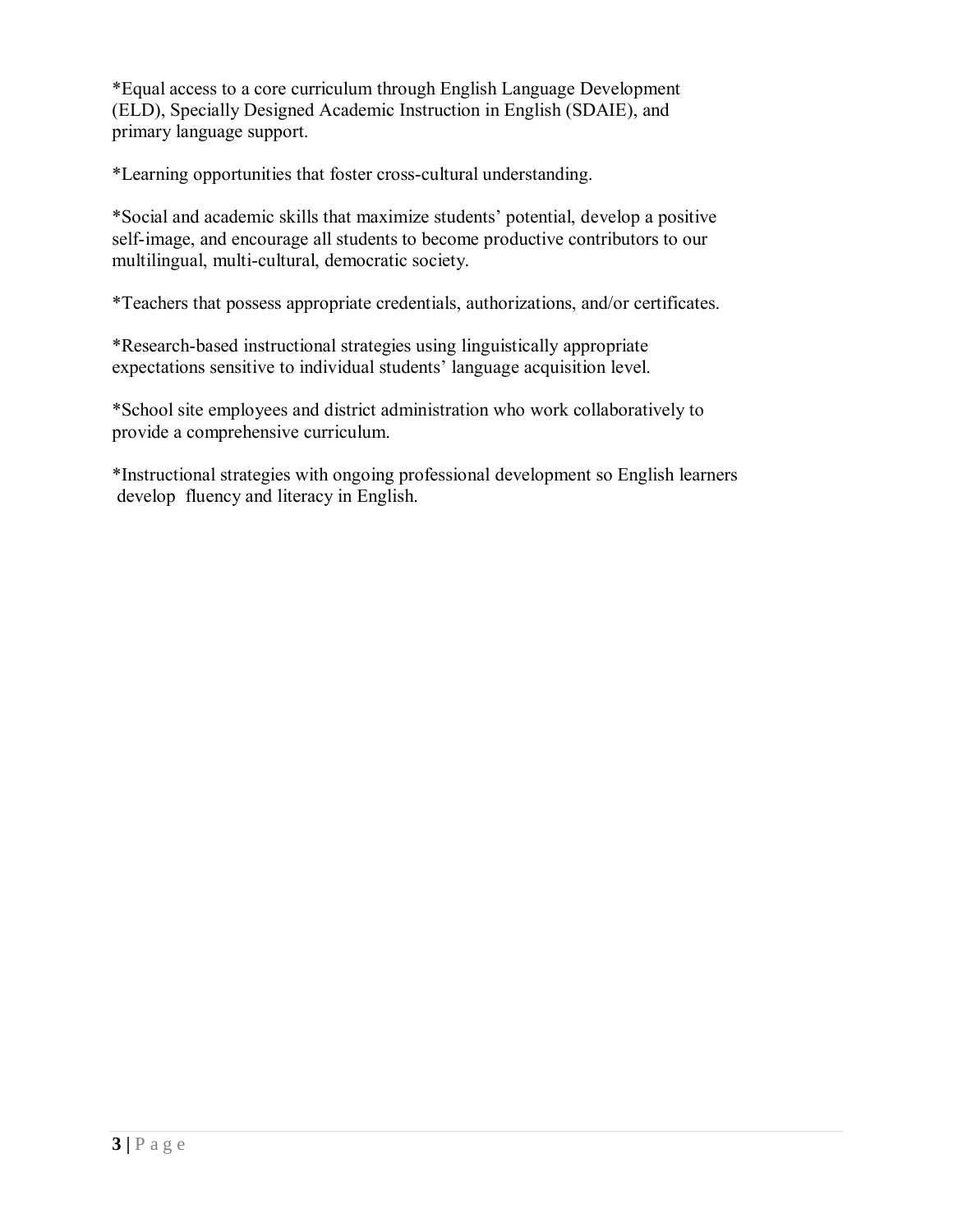## **BASIS FOR INSTRUCTIONAL GUIDE**

## **Legal Basis**

The United States Supreme Court, in Lau vs. Nichols, 4114 U.S. 563 (1974) requires all school districts subject to the Title VI Civil Right s Act of 1964 to take affirmative steps to open their instructional program to participation by national origin minority children (45 CFR part 80). A similar requirement was placed upon all school districts seeking to establish civil right eligibility for funding under the Emergency School Assistance Act [45 CFR, S185.43 (d) (2)]. Included in the appendix is an elaboration of the federal and state regulations for the state English learners (EL) program. On February 24, 1995 the California Department of Education conducted a Coordinated Compliance Review (CCR) in which it found the district noncompliant in fulfilling the above Title VI responsibilities.

An *English Learner Master Plan*, in Kings Canyon Unified it is titles *The English Learner Instructional Guide,* was developed by the KCUSD in order to demonstrate to the California Department of Education its voluntary compliance with the above Title VI responsibility as well as section 185.43 (d) (2) of the Emergency School Assistance Act Regulation. This instructional guide is one more affirmative step that KCUSD has taken in attempting to meet the needs of English learners and provides greater detail in the implementation of our English learner program.

### **Pedagogical Basis**

The development of the KCUSD *Instructional Guide for the Education of English Learners* is based on pedagogically sound principles supported by research. Such principles include the following:

**\***Well developed structured English immersion program to expedite English Language Development (ELD)

**\***Specially Designed Academic Instruction in English (SDAIE)

**\***Well developed speaking, reading writing and critical thinking skills in the primary language will lead to academic success in a second language, since primary language skills transfer to the second language.

**\***A second language is best acquired through an eclectic approach that makes use of relevant materials and methods in a supportive classroom environment.

**\***The recognition and use of the student's primary language as a foundation for the acquisition of the second language enhances the student's sense of self-worth.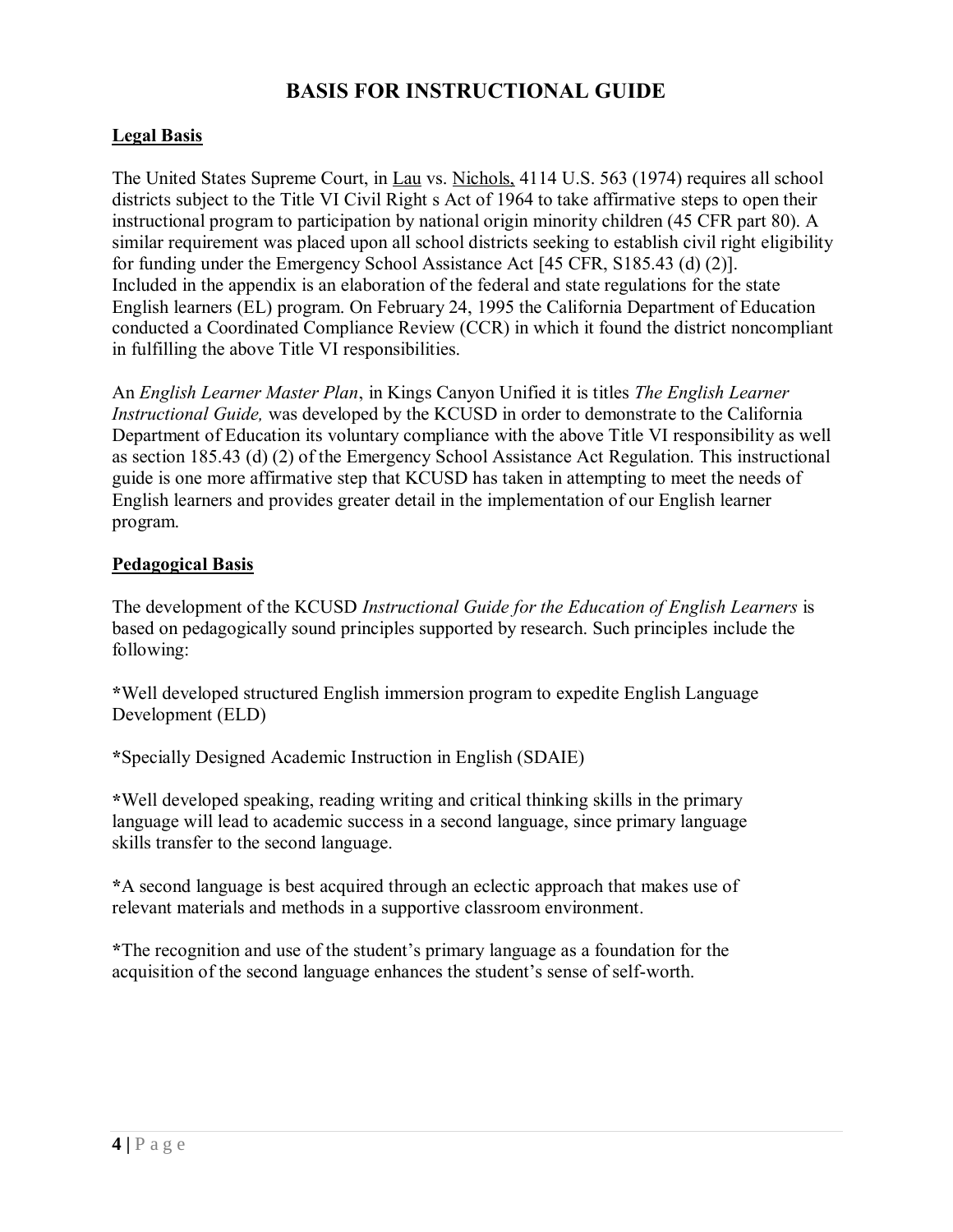## **Quality Program Implementation**

Successful program implementation depends on the commitment of the entire school community, the availability of qualified staff and the timely allocation of sufficient resources. A qualitative program cannot be successfully implemented without all three of these critical elements. Both the central office and school sites have essential and unique roles in program implementation.

#### **District Services**

The district administration shall be responsible for the timely provision of sufficient resources to the sites in order to successfully implement the plan. These resources include qualified and welltrained staff, instructional materials, supplies, equipment, staff development resources, and adequate facilities. Other essential district responsibilities are provision of guidance in curriculum development, program compliance, evaluation and data analysis with minor modifications and master plan revisions to assure quality program implementation.

#### **Instructional Coaches for EL Programs**

In order to build the capacity of school sites to service English learners, KCUSD provides the necessary personnel to provide direct services to school sites. Instructional coaches provide support and assistance to site administrators and teachers in the implementation of ELD, staff development, compliance activities, and parent advisory assistance.In addition, the Instructional coaches assist the Director of State and Federal Projects and the Assistant Superintendent of Curriculum and Instruction in the implementation of the English learner program.

#### **Instructional Coaches for Core Instructional Support**

In order to build the capacity of teachers in core instruction, KCUSD provides academic coaching personnel to provide direct services to school sites. Instructional coaches provide support and assistance to site administrators and teachers in the implementation of core instruction, lesson planning, pacing guides, student engagement strategies, and assessment and student placement.

#### **English Learner Database**

The KCUSD Student Information System (Power School) maintains a district database of EL, Reclassified English Learners (RFEP) and Initial Fluent English Proficient (IFEP) students. The data maintained in the system includes students: date of entry into EL student services, primary language, grade level, English language proficiency level, and date of re-classification. The IFEP data include: primary language and initial designation as IFEP. The database is updated regularly. This Power School system is used to produce various reports for EL student services including; attendance reports, English proficiency levels, program placement and other information upon specific request. The data base information is also used for completing the EL staffing plan and the school level R-30 Language Census Reports.

A data warehouse system (Illuminate) houses all student assessment data. District staff is supported and receive ongoing staff development and training with Illuminate by a district instructional coach.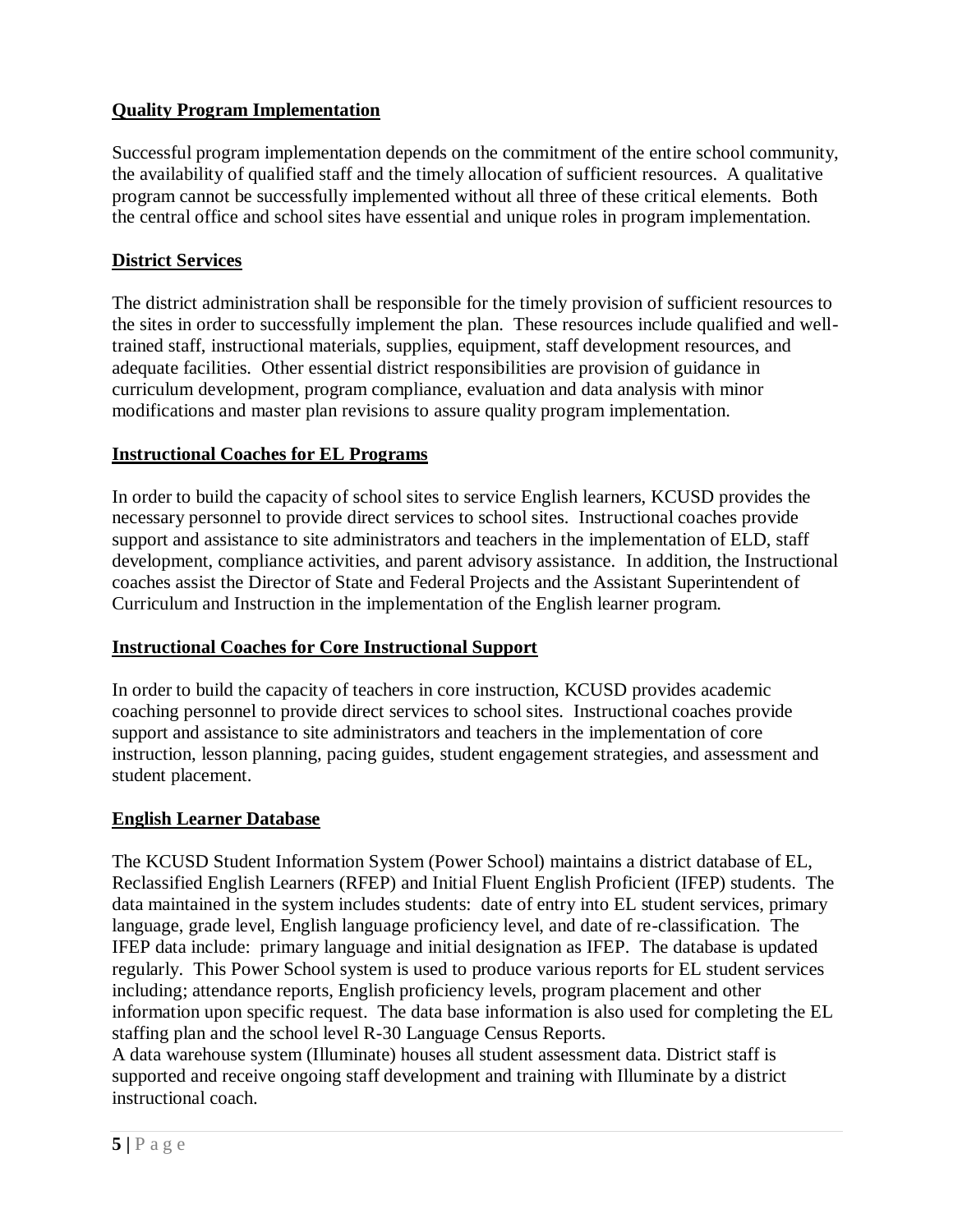## **Annual Language Census R30**

The annual spring Language Census Report R-30 is completed by all schools. The report indicates the number of EL and FEP students in the school by language and grade level. It also reports the type of EL services provided, the number of authorized staff providing services, and the number of EL students who were re-designated to FEP. The English Learner Program staff oversees R-30Language Census process and maintains the data.

## **School Site**

Site-based planning is the most critical element of the plan. The responsibility at school sites is to determine how to best deliver services to students attending the school. The distribution of the English Learner (EL) student population and the diversity of the school community are important factors to be taken into account by school sites in planning their programs. All school sites shall be responsible for program implementation planning. School site employees are encouraged to work collaboratively with district administration to design programs that meet student and parent needs. Program quality and effectiveness is tied to annual planning, program revision, and staff development, based on school site program evaluation results.

### **Community**

Parent advisory groups and the school community play an important role in the governance of all educational programs. School Site Councils (SSC) and English Learner Advisory Committees (ELAC) have the responsibility to assist in the on-going program planning and evaluation through committee and school activities. Parents are recruited, nominated and elected to create the advisory committees. The meetings are held regularly and parents are encouraged to bring their concerns forward and provide input to the site and the district as a whole.

# **KCUSD PROGRAM ELEMENTS**

### **English Language Development**

Effective programs for English learner's required systematic instruction designed to promote academic success. English Language Development (ELD) is an instructional design required for all English learners. The intent of ELD is to promote and accelerate the acquisition of the English language. This includes both basic communication skills (listening and speaking) as well as academic language and literacy skills (reading and writing). In order to promote the acquisition of English, guidelines for systemic implementation of daily ELD for all English learners is outlined in the guide for all programs and services.

The California English Language Arts Standards is the curriculum for any English learner regardless of the student's English learner program placement. The state of California has developed specific standards for English Language Development known as the ELD Standards.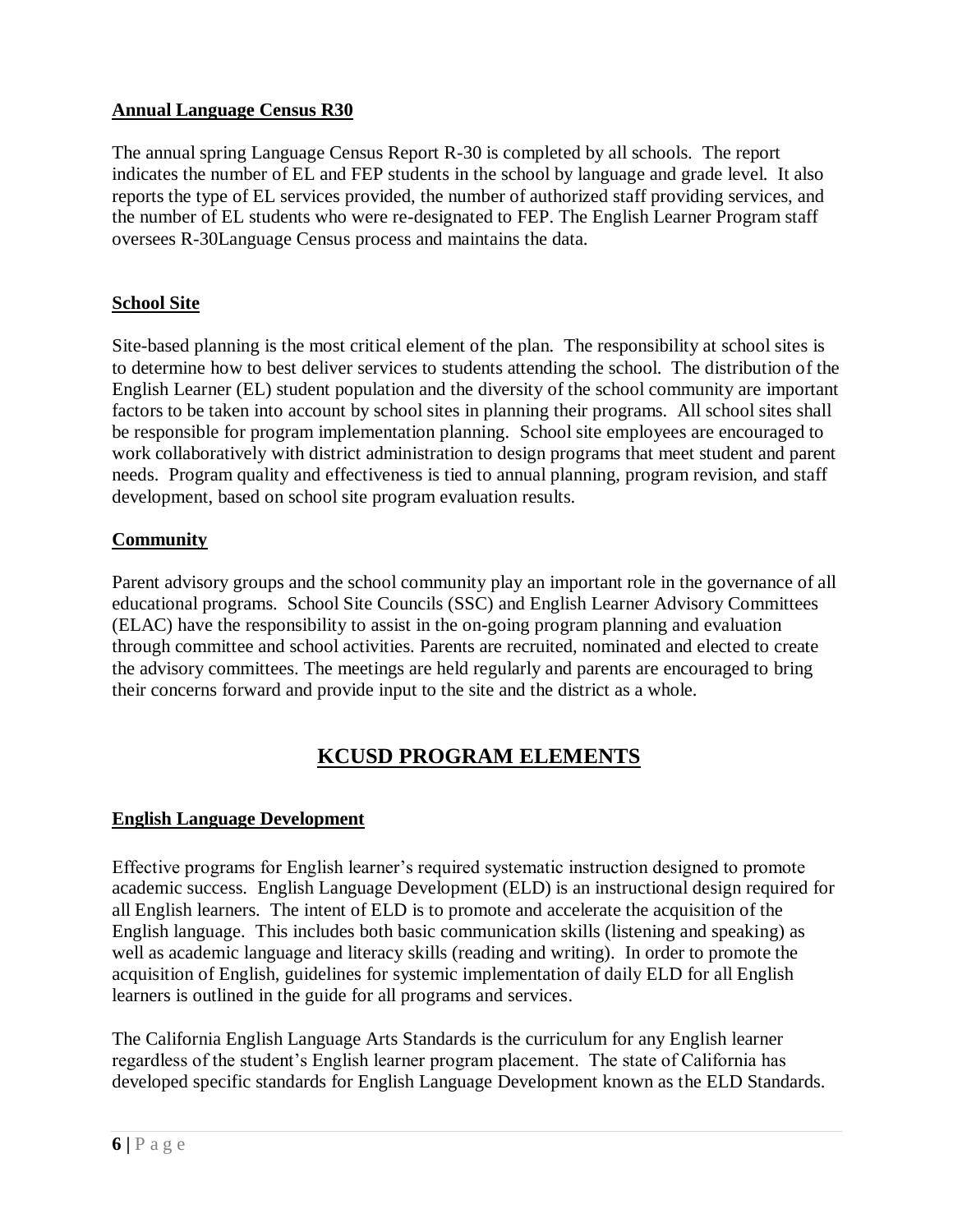The ELD standards target the skills and content required for mastery of the regular language arts content standards within each stage of language development.

ELD is a core curriculum subject; students will be provided daily systematic ELD instruction at their language proficiency level. KCUSD requires each teacher to use explicit, direct instruction, with a variety of strategies in order for students to attain full access to core curriculum, and accelerate their acquisition of English.

English Language Development instruction takes into account the student's English language proficiency level and provides the appropriate instruction. To facilitate the acquisition of English, research shows that ELD should be taught through authentic experiences, with comprehensible input, where language is contextualized, in each classroom. Flexibility in grouping can enhance language development as long as instruction is differentiated by proficiency level.

## **Access to Core**

In order to provide educational equity, all students will receive instruction designed to promote academic achievement and have full access to the core curriculum. English learners receive an instructional program designed to promote academic success through the use of specific strategies that make grade level content comprehensible.

In addition to the ELA/ELD curriculum, teachers in KCUSD receive support and assistance through staff development in the use of effective strategies to make content comprehensible for English learners. Teachers in KCUSD received training for EL certification through CLAD, BCLAD, or other state approved training.

SDAIE (Specific Academic Instruction in English) and Content based ELD strategies are specifically designed to deliver grade level content to English learners

School sites may provide primary language support and instruction with qualified personnel to help make content comprehensible. Primary language support is characterized by clarifying, augmenting, and reviewing academic content in the student's primary language. Primary language instruction is teaching the curricular content in the primary language.

This approach to the instructional program ensures educational equity, and access to the core curriculum.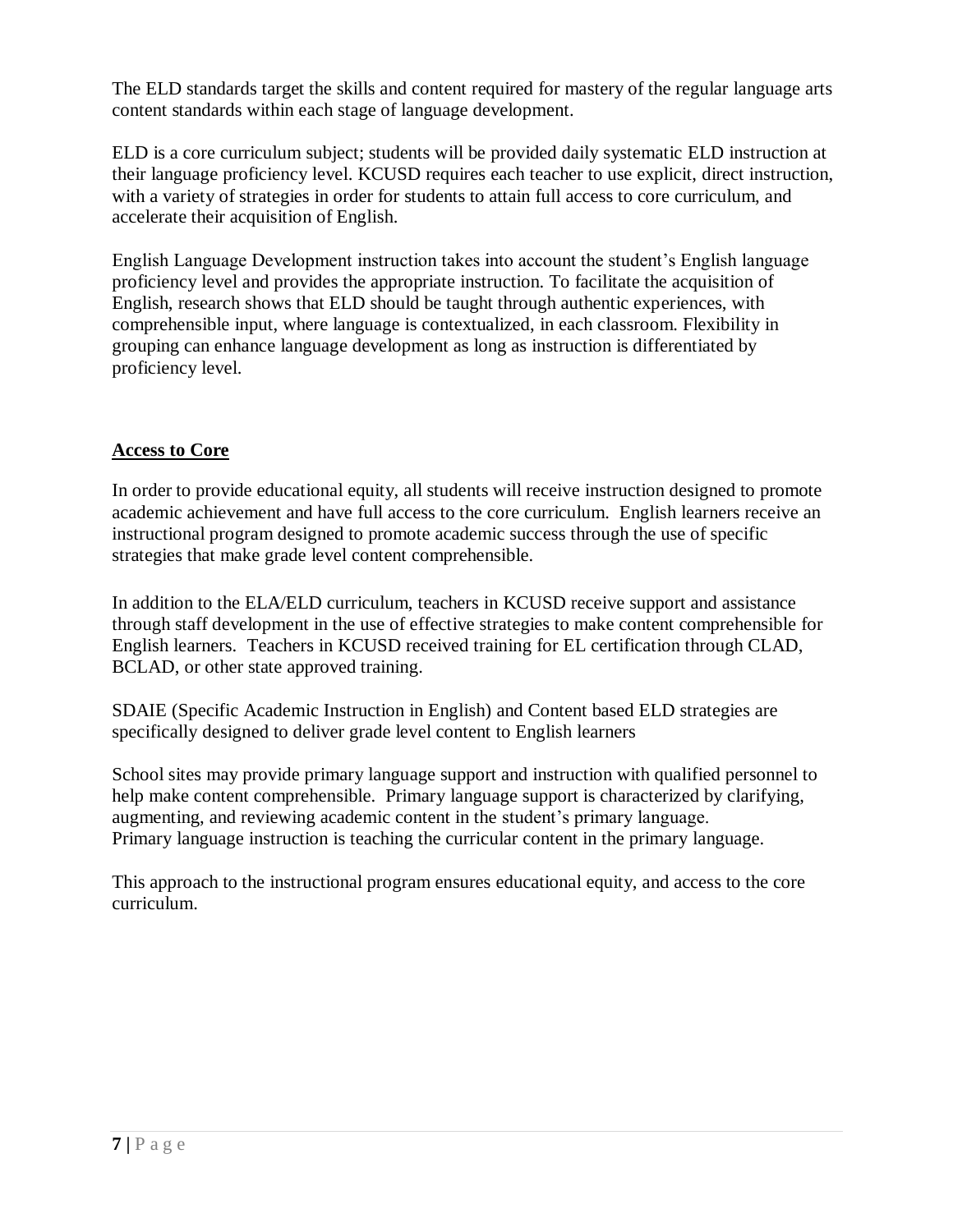# **Kings Canyon Unified School District Simultaneous Access Program Model**

(CATCH-UP PLAN)

The State of California requires all districts to develop a plan designed to outline the expectations for English Learners for ELD and academic progress. The Catch-up Plan is comprehensive and assists students as they comprehend instruction and make adequate progress towards meeting grade level standards.

KCUSD will provide a Simultaneous Access Program for English learners to provide access to the core curriculum, upon parent request. The goal of the District is to provide a program for English learners, which allows these students to attain English language proficiency comparable to that of average native speakers of English. The KCUSD program is an early transition program designed to accelerate student acquisition of English, which may be combined with primary language support and/or instruction designed to assist students in understanding of core content material while they are learning English.

### **PRIMARY LANGUAGE MODEL ENGLISH MODEL**



This Simultaneous Access Program provides for a Catch-up Plan to help English learners recoup any academic deficits and perform at grade level standards.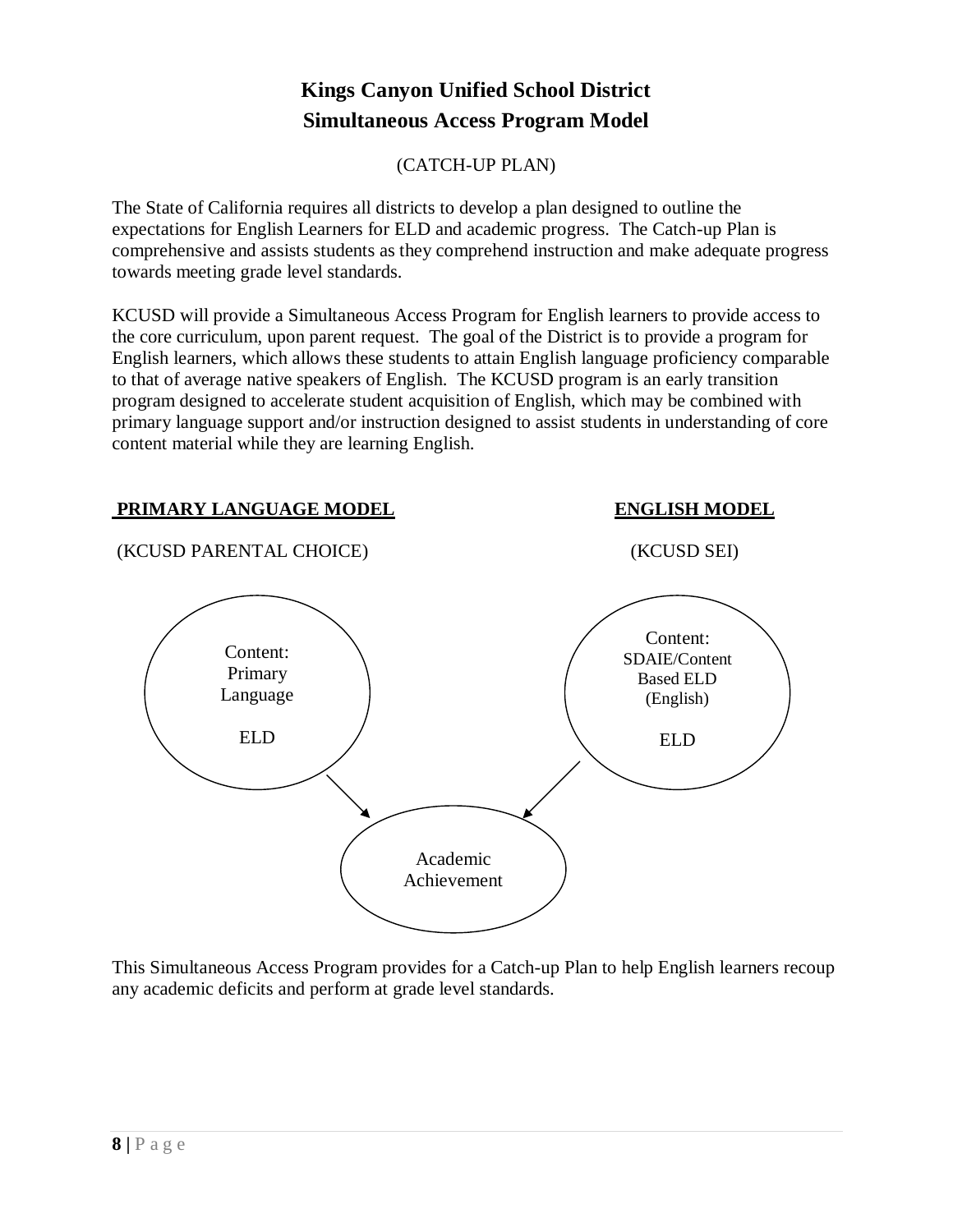# **Kings Canyon Unified School District "Catch-up" Plan**

KCUSD has further developed the "Catch-up" plan, and is focusing on effective instruction, and assisting students to accelerate their English language development, and academic achievement. These five elements outline the foundation of an effective program designed to promote student success.

## **Component 1: Standards Based Program/Instruction**

KCUSD has adopted the California state content standards in all curriculum areas, and has established Power Standards in all core curricular areas including language arts, mathematics, science and social science. All students will have access to core curriculum through use of instructional strategies and access to materials that are aligned with the California State Standards. Courses at the secondary level have been reviewed and aligned with state standards. Placement of English learners will reflect the opportunity for all students to receive standards based instructional program through course offerings, and use of instructional strategies designed to make the core curriculum comprehensible and accessible to all students.

Growth targets have been established using standardized assessments administered in grades 2-12. The growth targets outline district expectancies for academic growth for all English learners.

### ACADEMIC GROWTH TARGETS

| Entry into                | End of Year               | End of Year               | End of Year                       | End of Year         | End of Year                       |
|---------------------------|---------------------------|---------------------------|-----------------------------------|---------------------|-----------------------------------|
| Program                   | One                       | Two                       | Three                             | Four                | Five                              |
| Far Below<br>Basic<br>(1) | Far Below<br>Basic<br>(1) | <b>Below Basic</b><br>(2) | <b>Basic</b><br>(3)               | <b>Basic</b><br>(3) | Proficient<br>$(4 \text{ or } 5)$ |
| <b>Below Basic</b><br>(2) | <b>Basic</b><br>(3)       | <b>Basic</b><br>3)        | Proficient<br>$(4 \text{ or } 5)$ |                     |                                   |

#### Smarter Balanced Assessment (CAASPP) (Grades 3-12)

KCUSD has adopted the California ELD Standards. All students are assessed using the California content standards test in language arts.

The English Language Proficiency Assessments for California (ELPAC) is used to determine initial identification, measurement of ELD performance, instructional placement, and reclassification. The ELPAC is administered to all English learners in grades kindergarten through twelfth grade.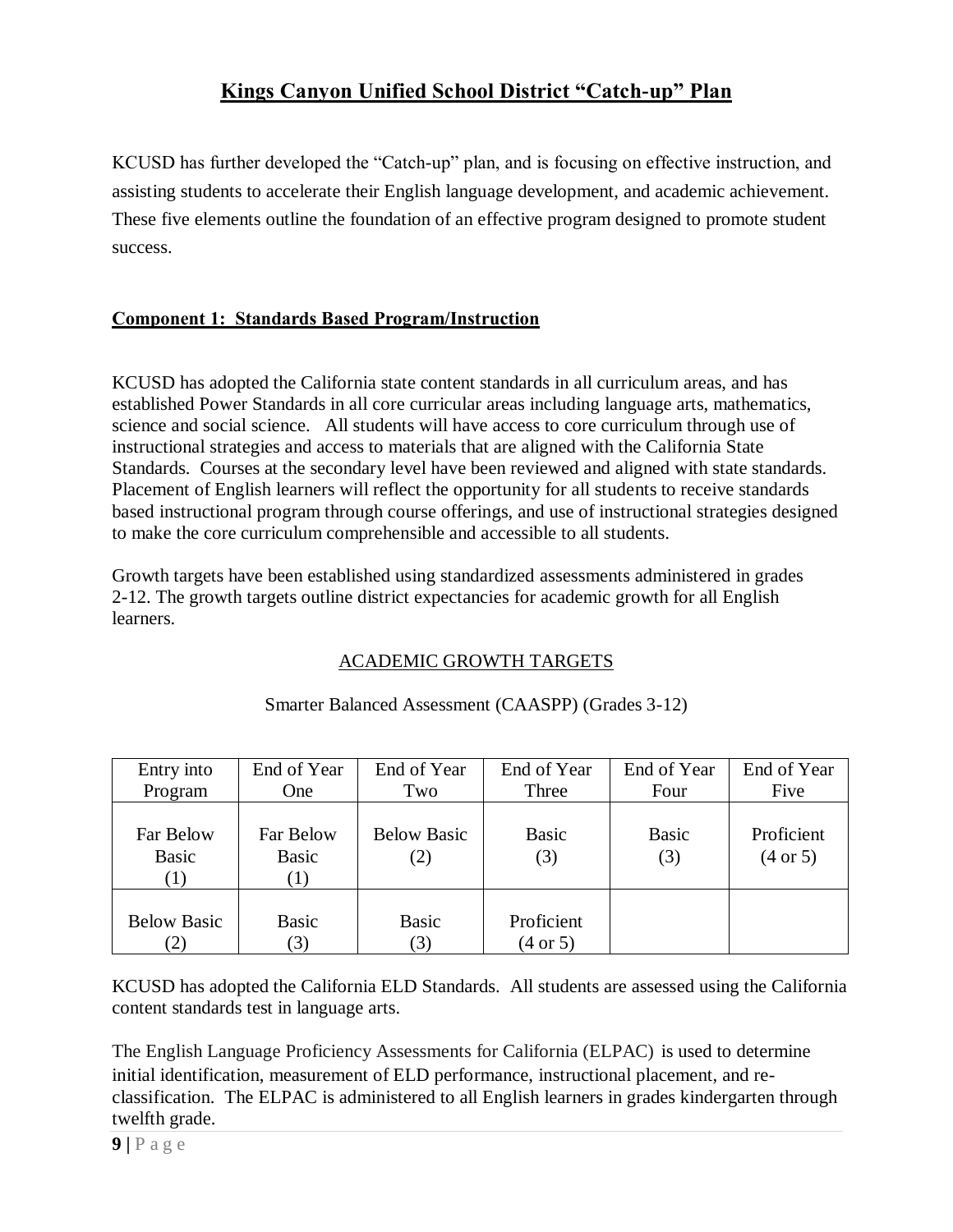Additionally, KCUSD has established benchmark assessments in language arts and math to assess the progress of the English learner. The benchmark assessments are correlated to the Smarter Balanced Assessment. The benchmark assessments are given at common intervals of time throughout the year to all students K-12. The dates are calendared and all sites administer and score the assessments according to the calendar. The results are used to plan instruction, and measure growth, to meet student needs. Teachers are expected to collaborate around the data and focus on the English learner subgroup and progress bi-monthly.

### **Component 2: Language Acquisition Growth Expectations are tied to English Proficiency levels and time in program**

KCUSD has developed growth expectations for English learners in English language development. These growth expectations were developed by the revision of the master plan into *The English Learner Instructional Guide*. The chart below lists the growth expectations for English learners by proficiency level. In order to align with state expectations, students are expected to grow one ELPAC level each year.

### ENGLISH LANGUAGE DEVELOPMENT TARGETS

| Entry into         | End of Year        | End of Year        | End of Year        |
|--------------------|--------------------|--------------------|--------------------|
| Program            | One                | Two                | Three              |
|                    |                    |                    |                    |
| ELPAC <sub>1</sub> | ELPAC <sub>2</sub> | ELPAC <sub>3</sub> | ELPAC <sub>4</sub> |
|                    |                    |                    |                    |
| ELPAC <sub>2</sub> | ELPAC <sub>3</sub> | ELPAC <sub>4</sub> |                    |
|                    |                    |                    |                    |
| ELPAC <sub>3</sub> | ELPAC <sub>4</sub> |                    |                    |
|                    |                    |                    |                    |
| ELPAC <sub>4</sub> |                    |                    |                    |

#### ELPAC

In addition to the ELPAC assessment, ELD curriculum assessments are in place to monitor progress of English learner's language development in listening, speaking, reading and writing. The progress monitoring allows teachers to accelerate growth and helps to facilitate instruction targeted at a student's proficiency level. Elementary teachers complete and evaluate student progress with the standards each trimester, secondary English and ELD teachers complete the ELD assessments each semester*.*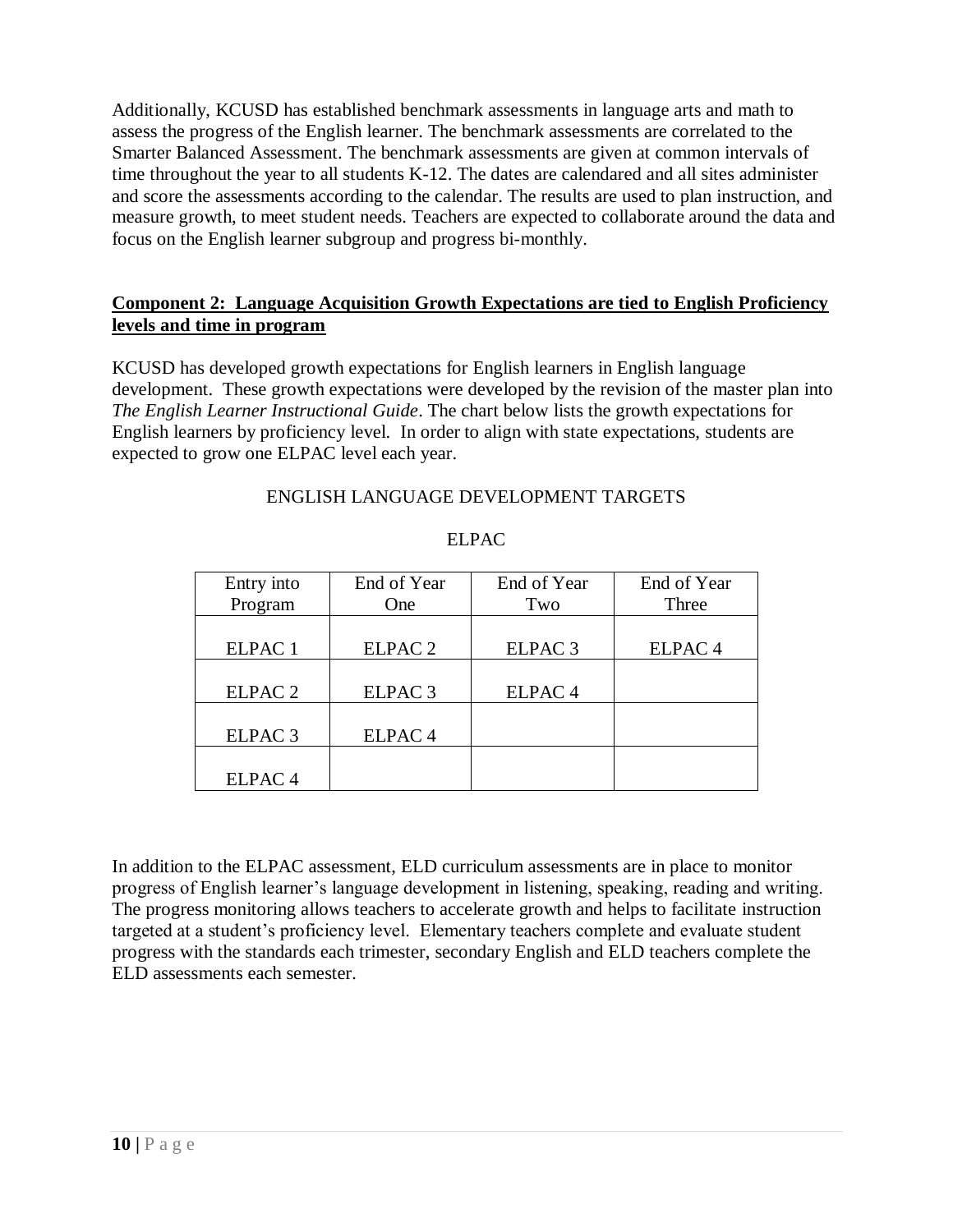### **Component 3: Ongoing Assessments and Multiple Measures are tied to Academic Growth Expectations.**

KCUSD has developed a strong assessment component. These assessments include the English Language Proficiency Assessments for California (ELPAC) norm-referenced tests, criterionreferenced tests and performance and the progress monitoring assessments given in the ELD classes.

In addition, kindergarten through second grade teachers assess students with the Basic Phonics Skills Test. The BPST (K-2 foundational skills assessment) is administered three times per year, and provides the teacher with information regarding student knowledge of letters, sounds, and sight words. Tasks contained in the Basic Phonics Skills Test align with the ELA/ELD standards and can be used as a benchmark assessment for measuring progress with regards to English Language Development.

In addition, KCUSD uses the Basic Phonic Skills Assessment (BPST) to assess K-2 students with regards to reading achievement. Additionally, it is an assessment which provides teachers with information about a student's ability to decode and comprehend text. It is administered at various calendared times during the school year to all kindergarten through second grade students. Scores are reported to the district.

The Reading Inventory is administered to grades 2-12 three times per year. The assessment gauges a student's Lexile score and ability to answer comprehension questions. Scores are reported to the district. Additional assessments that provide information to the district, school site, and teachers include the benchmark assessments, the ELD assessments and Smarter Balanced Interim Assessments.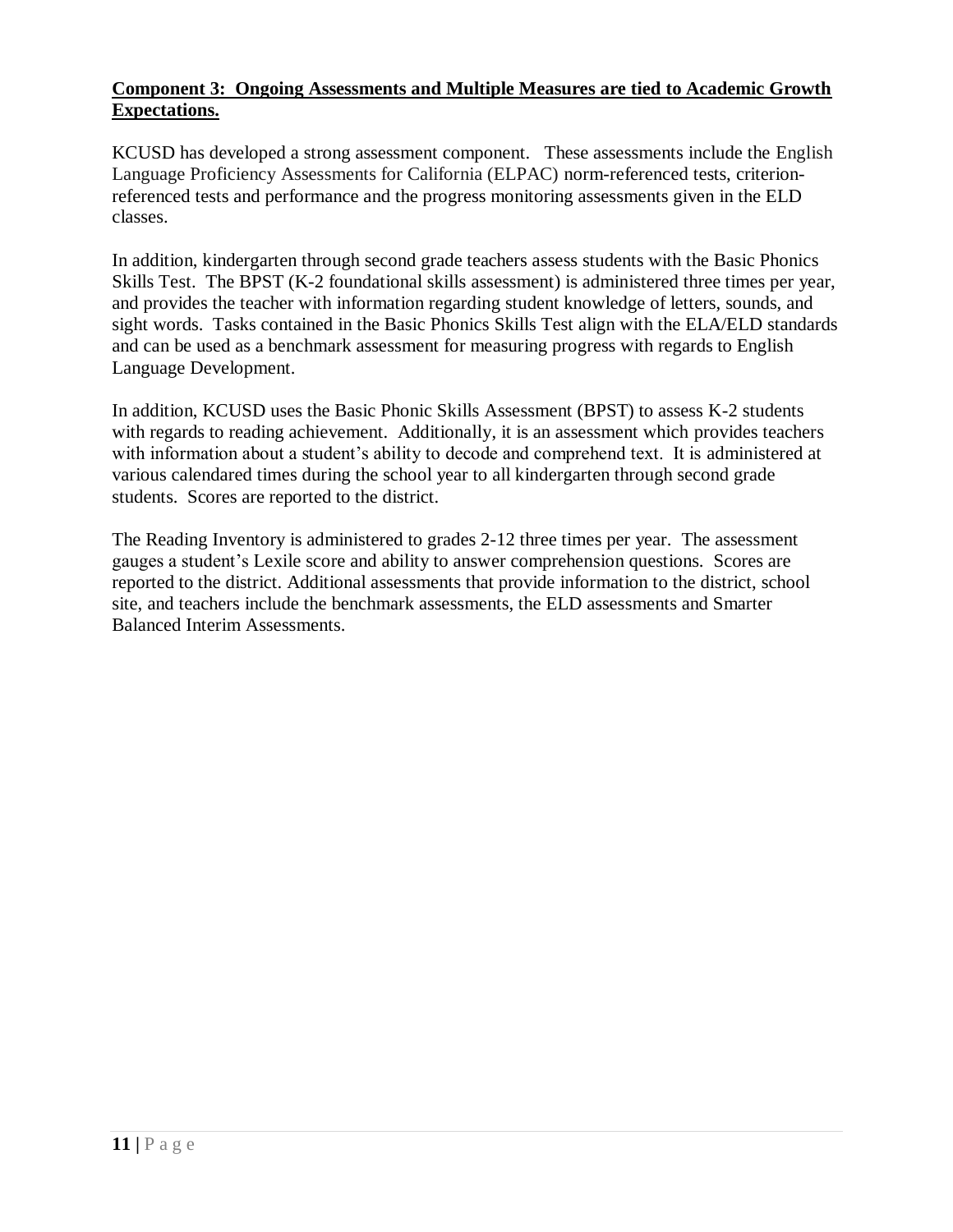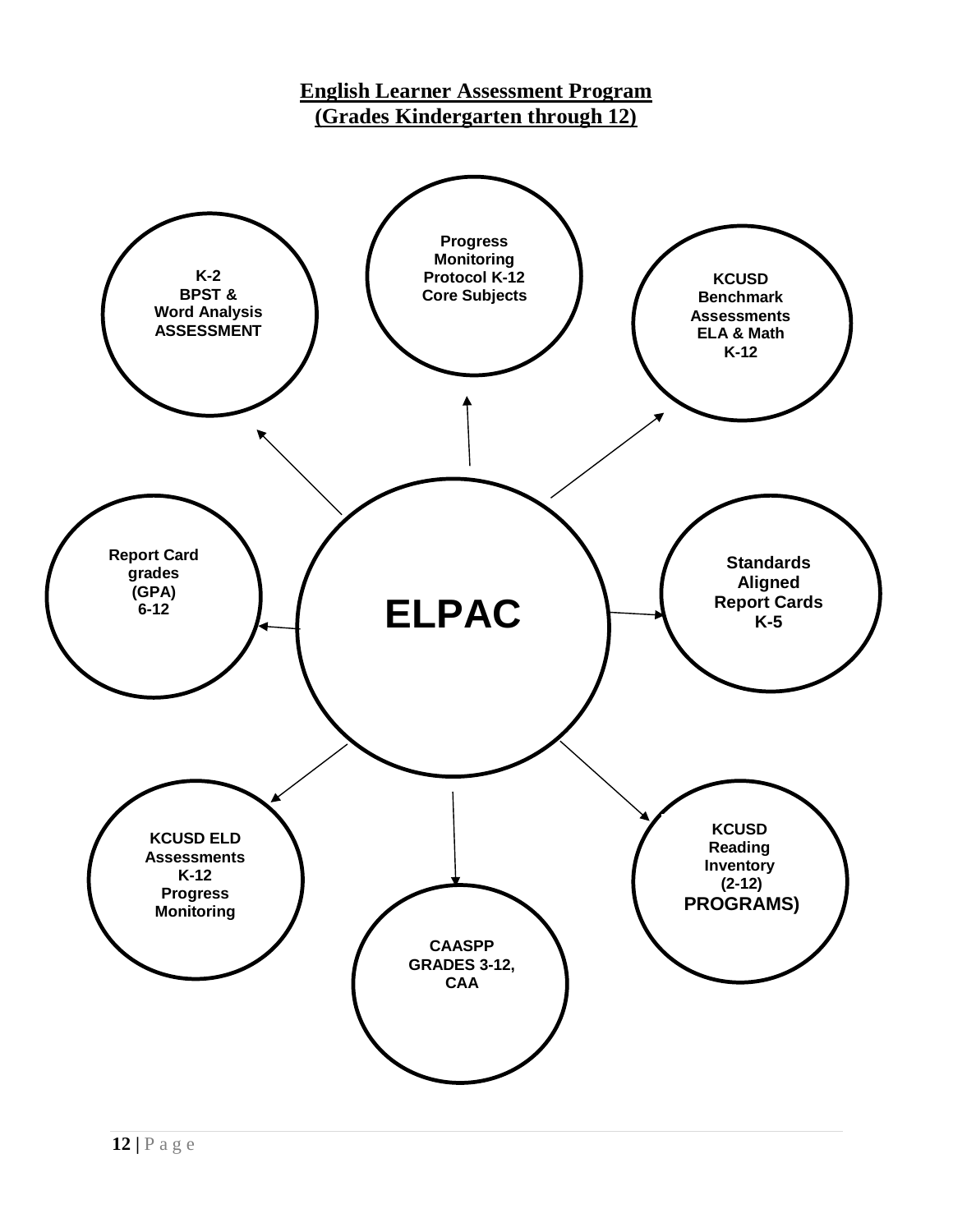## **Component 4: Interventions**

Interventions for English learners are developed through the analysis and use of data provided to school sites through a variety of tools. KCUSD has purchased a data warehouse system (Illuminate) designed to assist school site administrators to access relevant data to provide interventions for English learners. This system assists sites with the development and implementation of intervention programs during the school day, after school (extended day), and during the summer (extended year). Intervention programs are designed to help students "catch up" to expectations of student progress.

Criteria for intervention are developed through a response to intervention model. Middle schools and high schools also use grades and a student's grade point average as indicators for eligibility for intervention programs. Students, who are not performing at proficient for their grade level expectation as measured by the assessment tools and/or grade point average, will have an opportunity to accelerate their learning in order access the core curriculum through an intervention program.

Teachers and administrators work together to match the results of assessments in order to determine appropriate interventions to address the needs of individual students. This cooperative team approach provides the most significant targeted intervention possible for English learners.

### **Component 5: Program Evaluation**

Local and state assessment information is used by the district and school sites to evaluate the progress of English learners, and to evaluate program effectiveness.

KCUSD has implemented an information system to enable sites to access data to use for planning and evaluation purposes. All state and local assessment data is provided in a timely way in order to ensure program monitoring and evaluation.

KCUSD has also established proficiency growth targets for the English language learner. Results of the English Language Proficiency Assessments for California (ELPAC) help determine a base line of proficiency for all English learners. Student growth in proficiency levels over time will be an indicator of program effectiveness.

An annual review of the ELPAC scores and the California content standardized test (CAASPP) is analyzed and reported to the governing board. This review is included as a part of the regular process of program evaluation, including the English Learner Progress Indicator. Additionally, an evaluation report on the progress of English learners, as well as program evaluation will be conducted annually and presented to the board and community. This report will ensure the continued practice of monitoring and revising programs in order to meet the needs of students.

The academic performance of students on the KCUSD benchmark assessment which is standards based, is an indicator for program effectiveness, and assists teachers and staff in ongoing planning and implementation of best practices for EL students*.*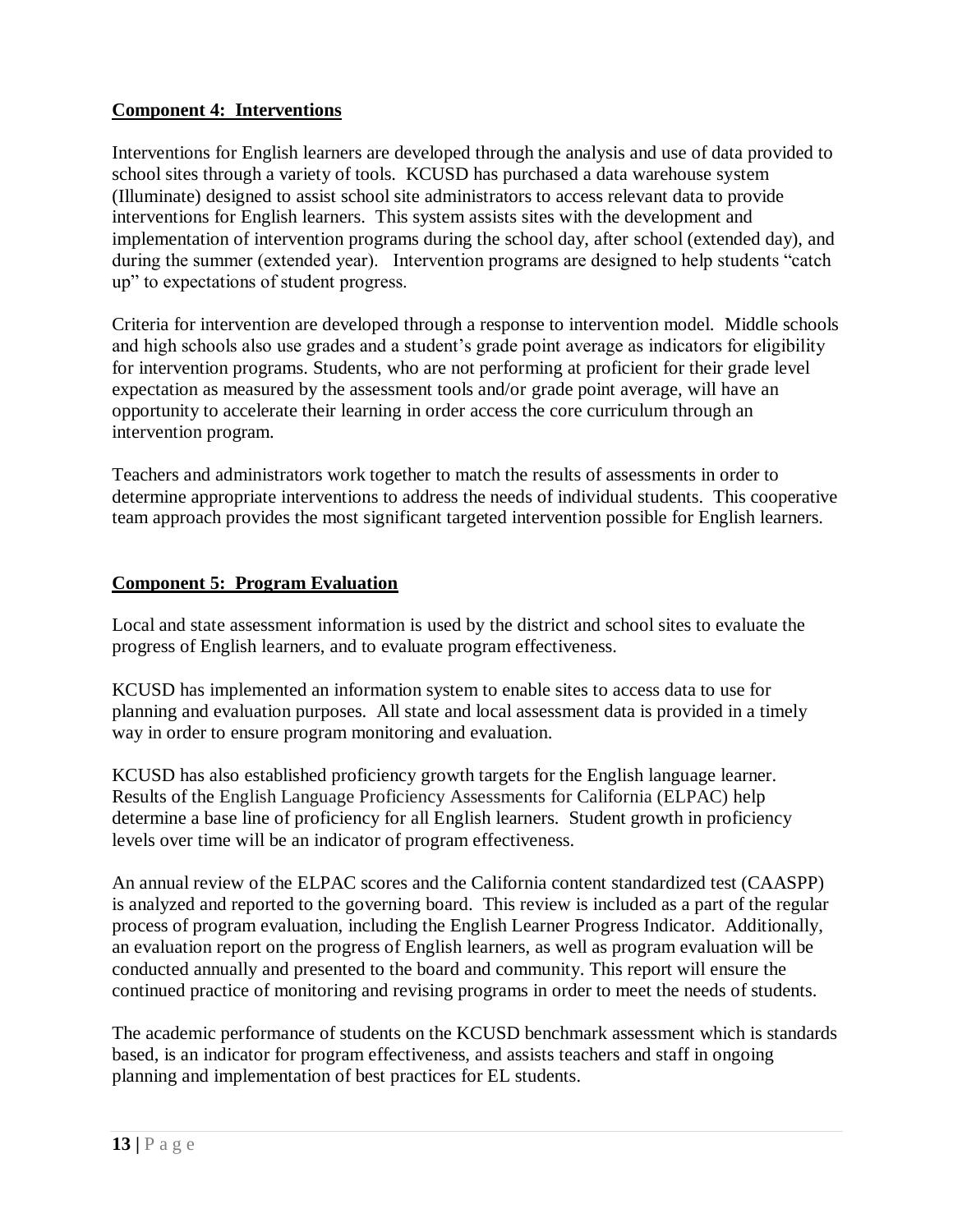Finally, the percent of students who score at standard met or above on the Smarter Balanced Assessment in the core curricular areas will provide information to determine the program effectiveness of the Simultaneous Access Program and the Catch-up Plan for English learners.

Data management is a key to understanding the progress of students. KCUSD has a student data base for all students which show student language levels and test scores. School sites are able to access this information on as-needed bases through the Illuminate system.

## **IDENTIFICATION AND RECLASSIFICATION**

Parents who enroll students in KCUSD are required under state law to complete a Home Language Survey (HLS). Any student who has a home language survey that indicates a language other than English is required to be assessed for identification as an English learner. This process enables districts to identify and provide services for students who require additional support in acquiring English as well as additional strategies for academic support. Services for English learners continue throughout their educational experiences until they are officially re-classified.

For initial identification, parents are notified within the first 30 days of school if their child has been designated as an English Learner. The initial placement letter is sent home and initial identification. Parents are given assessment information, both orally and in writing (Placement Letter*)* 

The ELPAC test gives the district and parents information regarding the child's English language proficiency. The ELPAC assesses listening and speaking, reading and writing in grades K-12. The student earns a score in each domain, which translates into their overall proficiency level score. The overall proficiency levels are; Minimally developed-1, Somewhat Developed-2, Moderately-3, Developed, or Well Developed-4.

| Score | Proficiency Level                                      |
|-------|--------------------------------------------------------|
|       | Minimally developed                                    |
|       | Somewhat Developed                                     |
|       | Moderately Developed (reasonably fluent)               |
|       | Well Developed (first indicator for re-classification) |

| <b>ELPAC Scores:</b> |  |
|----------------------|--|
|----------------------|--|

After a student is assessed and identified parents are given information regarding programs offered by the district. Final requests for program placement are concluded at the school site. The student is placed in an appropriate program as implemented at the school site.

After a student meets criteria to exit the English learner program (re-classification), their progress continues to be monitored to ensure continued growth. KCUSD requires the student to have a score of Basic or higher on the SBA in English language arts and an ELPAC overall score  $of 4.$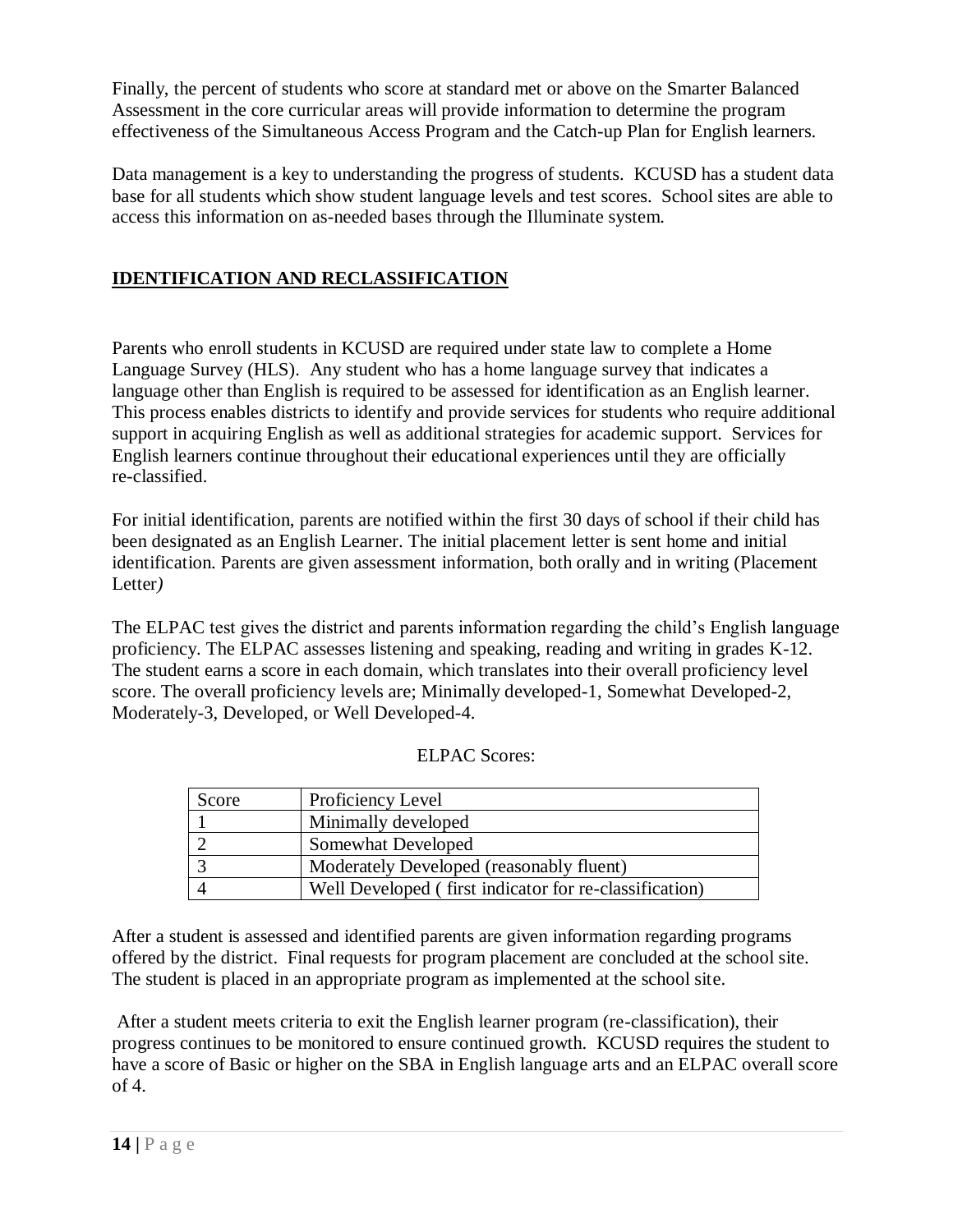### **IDENTIFICATION PROCESS and Placement Procedures**

The following language assessment procedures are used for all English learner students.

#### **Identification Procedures**

Once enrolled, the site secretary makes a copy of the Home Language Survey.

School sites check with family to determine if siblings have registered at other schools.

Secretary routes a copy of the Home Language Survey, to the site learning director or English learner technician. If the student has been ELPAC tested at the previous school written verification is requested, if not the student is Initial ELPAC tested. After testing, and scoring, the students ELPAC results are placed in students EL file. The ELPAC is site scored and recorded, a placement is determined and the student is placed in the classroom with notification of language level to the teacher.

Parents are notified in writing of the ELPAC results and the proper program placement is verified by the learning director or site EL technician.

The student language proficiency level and program are entered into the KCUSD student information system by the Learning Director. This process is monitored by the leadership at the site level.

#### **Reclassification**

Under state law, school districts are expected to design and operate a process for the reclassification of English learners, including regulations adopted by the State Board of Education (SBE). District responsibilities are incorporated into the reclassification process to ensure adherence to state regulations, and to provide district flexibility in considering English proficiency and academic achievement.

#### **District Responsibility**

The district is required to ensure adherence to state regulations regarding the identification and reclassification process. Additional areas of responsibility include:

Provisions for sufficient documentation regarding assessment, initial identification, redesignation, and the monitoring process of reclassified students.

Timelines for reclassification including impact of statewide testing and local procedures.

Consideration of multiple criteria.

The following four criteria listed on the following pages are essential factors that shall be considered in the reclassification decision for every student. Locally, other criteria may be added that would be beneficial for a student's overall assessment.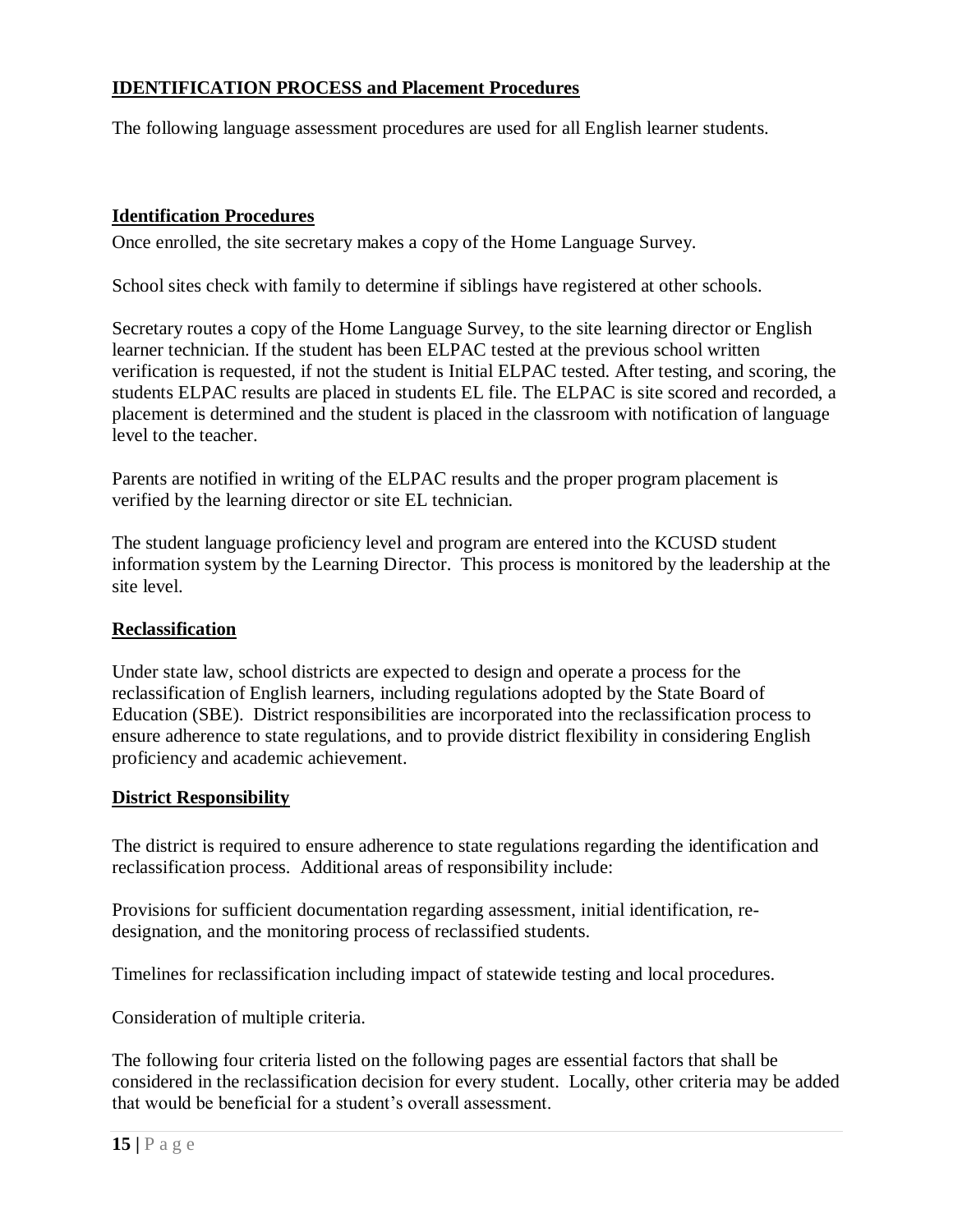## **KCUSD Criteria for Reclassification**

There are two major criteria that will be considered as essential factors in the re-designation decision for all English learners. Other criteria may be added that would be beneficial for a student's overall assessment.

A consistent policy has been established by KCUSD to assist schools in determining when an English learner (EL) may be re-classified to fluent English (FEP) status. (E.C. 62002).The school staff will determine when students can change from EL to FEP using verifiable data. Categorical Program Monitoring (CPM) specifies: "Each EL who has been designated to FEP has: demonstrated English language proficiency comparable to that of average native speakers; and can participate equally with average native speakers in the school's regular instructional program." Once a student has met the criteria, that student is monitored yearly.

- (1) Assessment of English Language Proficiency
- Overall ELPAC proficiency is Well Developed (4).
- (2) Comparison of Performance in Basic Skills

In addition to scoring Well Developed (4) on the ELPAC, the student must score Basic (2) or above or within one grade level of their current grade in one of the following assessments:

- Smarter Balanced Summative English Language Arts/Literacy Assessment
- Scholastic Reading Inventory (Lexile places student Basic or Higher in their grade level)

Student Study Team: recommendation supported by documentation based on the alternate assessment guidelines for ELPAC at the CDE website: [www.cde.ca.gov](http://www.cde.ca.gov/) . (For students with disabilities.)

The team may consider using other assessments that are valid and reliable and designed to compare the basic skills of English learners with disabilities to primary speakers of English with similar disabilities to determine whether the English learner with disabilities has sufficiently mastered the basic skills for reclassification consideration from the California Practitioners' Guide for Educating English Learners with Disabilities

(3). Parent Opinion and Consultation

Provide notice to parents and guardians of their rights and encourage them to participate in the reclassification process.

Provide an opportunity for a face-to-face meeting with parent or guardian.

### **Timeliness and Regularity of Assessment Information:**

ELPAC is administered during the annual window: February 1 through May 31 and monthly if needed for initial identification of new students. School sites administer the ELPAC. Results are to be filed in the student EL folder or accessed electronically through a student information system, teachers are to be notified of the scores and proper placement reviewed, within 6-8 weeks after testing. Students who meet the ELPAC criteria will be considered based on their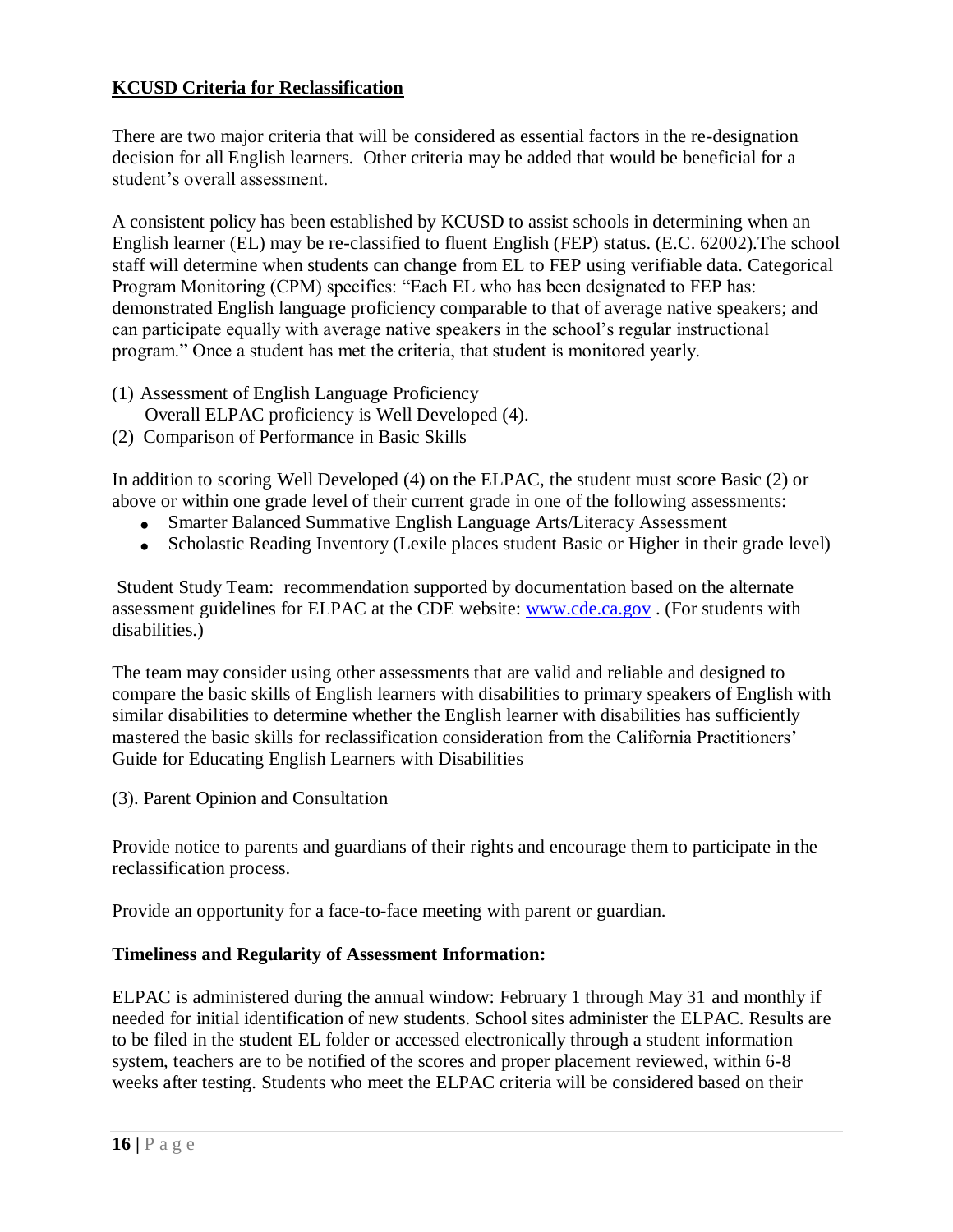performance on the most current Smarter Balanced Summative English Language Arts/Literacy Assessment results.

# **KCUSD INSTRUCTIONAL PROGRAMS AND SERVICES**

KCUSD offers all identified English learner students the option of the three legally required instructional programs. English learners are placed into one of two programs to receive instructional services for development of English language skills and to provide them access to the core curriculum. The two program options offered to English learners are Structured English Immersion (SEI) or Alternative Course/Parental Choice (PC). KCUSD is in the planning process for providing a Dual Immersion option.

Upon initial identification and subsequent annual ELPAC language testing, EL students receive one of the above mentioned program designations. Based on their English language proficiency levels, students are appropriately placed into an English language program designation of *Structured English Immersion*, unless a parent makes a different program selection. Parents are informed and notified annually of their child's program placement and their right to make a different program selection if so desired.

Parents who choose to waive the default English program designation can request instructional services through the Alternative Course/Parental Choice program, primary language program, by following the waiver request process in order for this program placement to occur.

The following briefly summarizes each program followed by description charts of each program which provide further information. The charts outline appropriate language proficiency levels, key instructional components required of each program, as well as, base program materials and staffing requirements.

## **Structured English Immersion Program (SEI):**

By definition, Structured English Immersion means an instructional setting in which the classroom instruction is "overwhelmingly" in English, but with the curriculum and presentation designed for students who are acquiring English at an entry or early proficiency level. Students receive systematic, sequential instruction in English Language Development on a daily basis. Grade level content is delivered utilizing content-based ELD instructional strategies. Students placed into this program designation have an overall English language proficiency level of Minimally or Moderately Developed (ELPAC levels  $1 - 2$ ). For school sites where the SEI program can include primary language instruction, English instruction should occur at least 70% or more on a daily basis within the SEI program.

## **Alternative Course/Parental Choice (PC):**

Parental Choice is an instructional program where literacy and/or grade level content instruction is presented in a student's native or primary language. In the district's transitional primary language model, the use of primary language is based on the number of years in the PC instructional program. Students transition from mostly primary language instruction to largely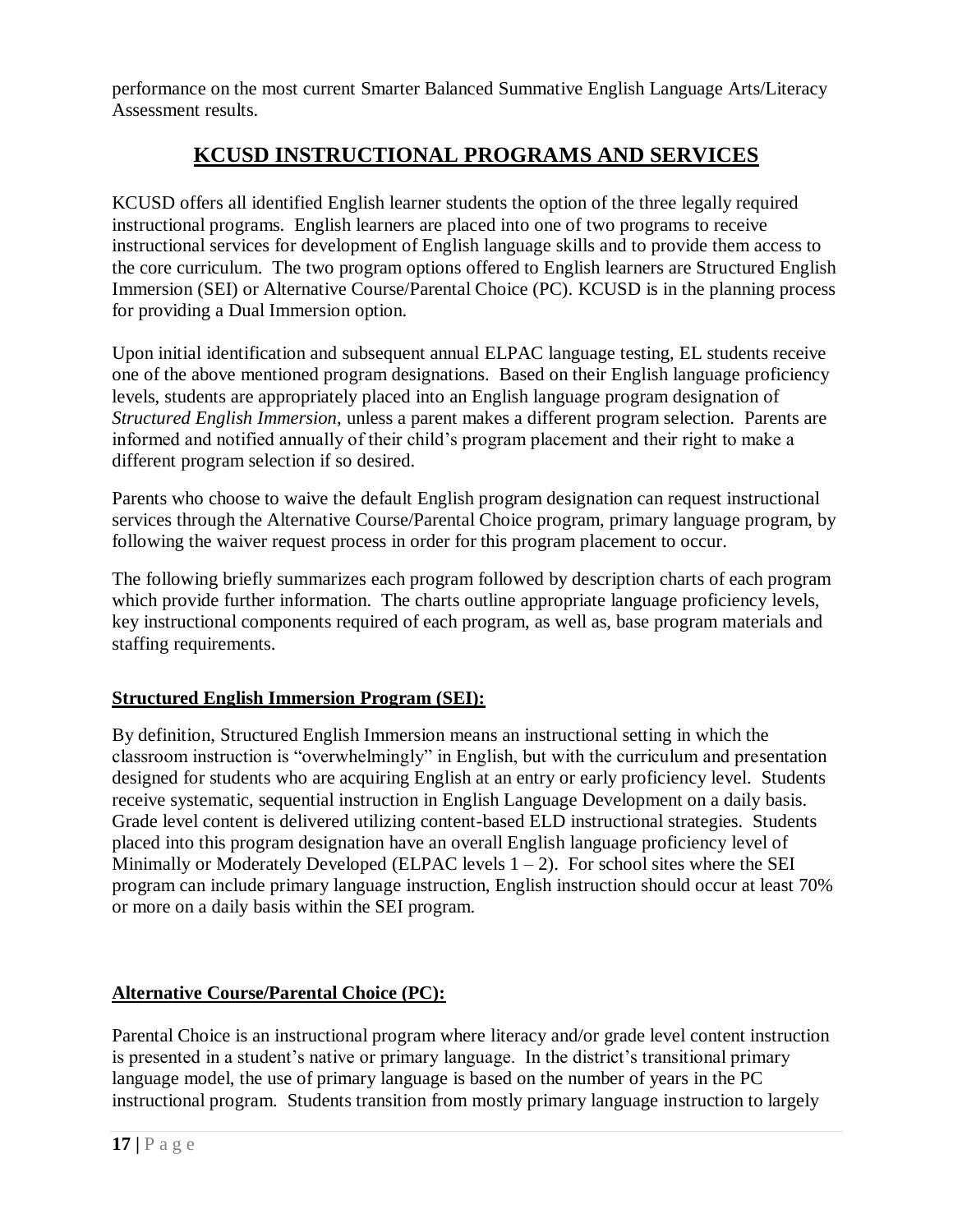English instruction by the fourth year. Within the PC instructional program, a key component is the daily instruction of English Language Development.

For students to participate in this type of instructional program, parents must follow the waiver request process. Once a school receives twenty or more waiver requests at a given grade, the school site will provide such a program; but if less than twenty of a given grade level requests are received, the district will offer the parent placement at another school site that implements such a program, with transportation provided, when space is available.

At this time KCUSD does not have a Parent Choice class.

### **Dual Immersion:**

KCUSD is in the process of establishing a Dual Immersion program. KCUSD has established a Dual Immersion Fact Finding committee and is projecting to offer a Dual Immersion program in the 2020-2021.

School sites will choose a combination of approaches that best meet English learners' needs. There are four basic ways of helping EL students acquire English and access core content-area curriculum. The four basic models are: Primary language instruction/support (L1), English Language Development (ELD), Specially Designed Academic Instruction in English (SDAIE), and mainstream instruction.

English Language Development (ELD): The focus of ELD is language and it is designed for minimally to well developed language proficiency levels, ELPAC 1-4. The purpose of ELD is to help English learners develop English skills including listening, speaking, reading and writing that are based on the ELD standards.

Content-based ELD: The focus of content-based ELD is content knowledge and it is designed for all English learners students in grades  $K - 3<sup>rd</sup>$  and only for proficiency levels minimally – moderately developed in grades  $4 - 12^{th}$ . The purpose of content based ELD is to access core curriculum and begin developing academic vocabulary. Academic concepts are taught along with language. Content is the medium through which English language skills are taught. The curriculum is grade level and standards-based.

SDAIE - Specially Designed Academic Instruction in English: The focus of SDAIE is grade level content and it is designed for the ELPAC proficiency level Well Developed (4). The purpose is to give English learners access to the core curriculum. The curriculum is grade-level and standards-based.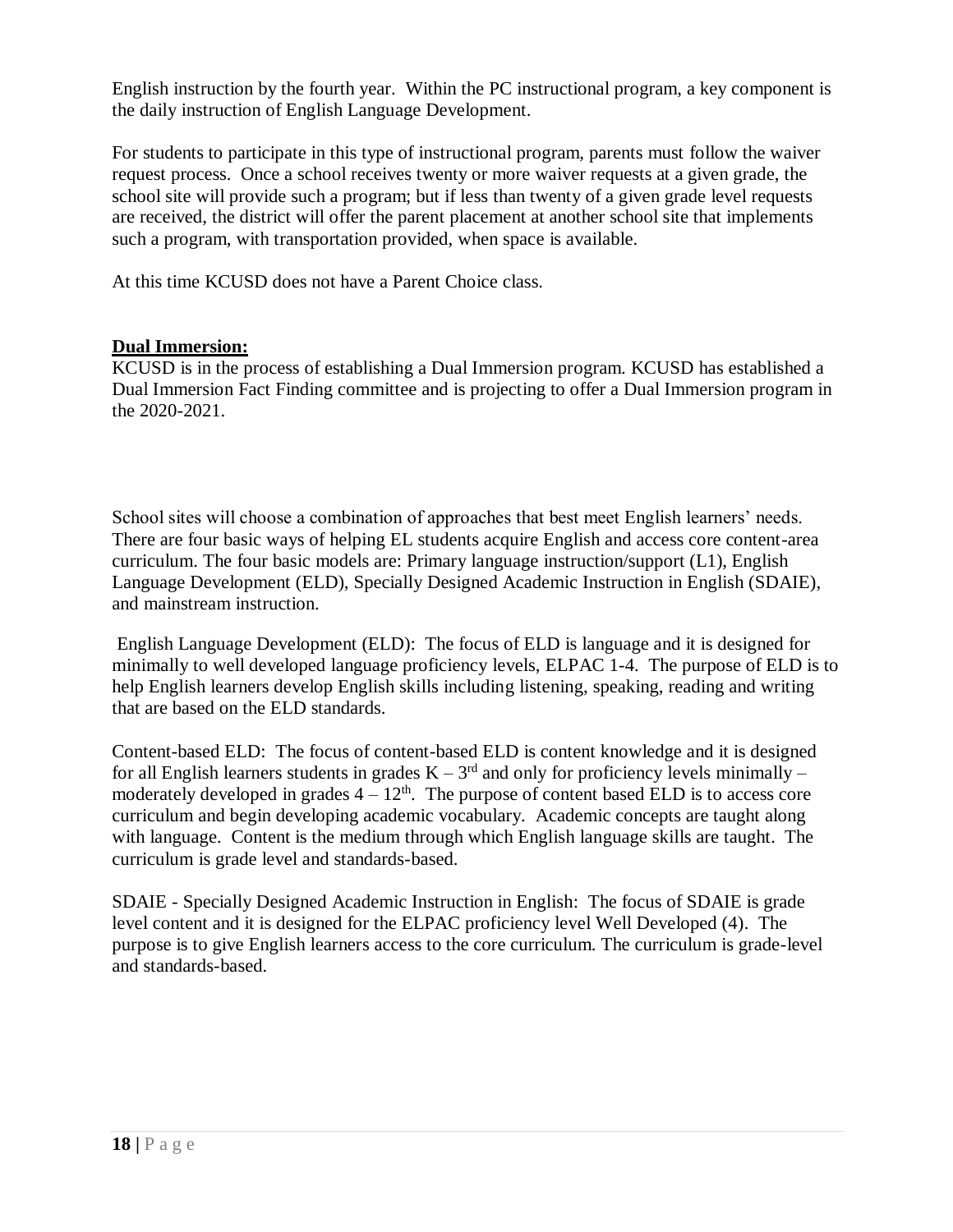# **Grades K-5: Structured English Immersion Program**

SEI Program Placement Requirements:

*Overall* ELPAC 1-4 Proficiency Levels

Or Parent Request

| <b>Essential Instructional</b>     | <b>Appropriate Instructional Focus and</b>          | <b>Base Program Materials</b>         | Appropriate          |
|------------------------------------|-----------------------------------------------------|---------------------------------------|----------------------|
| <b>Program Elements</b>            | <b>Best Practices</b>                               |                                       | <b>EL</b> Teacher    |
|                                    |                                                     |                                       | <b>Certification</b> |
|                                    |                                                     |                                       |                      |
| <b>Language of Instruction:</b>    | <b>Oral Language Development:</b>                   | <b>District Adopted</b>               | CLAD (LDS)           |
| English                            | Emphasis on receptive and expressive language       | <b>Instructional Programs:</b>        | <b>BCLAD</b> (BCC)   |
|                                    | building through structured oral language classroom |                                       | SB1969               |
| <b>ELD Instruction: daily</b>      | activities, such as:                                | K-5: Engage NY                        | SB395                |
| -Language Studio                   | -echo or choral reading                             | Language Arts and EL                  | AB2913               |
| $-English3D$                       | --usage of academic/content vocabulary in           | Support                               |                      |
| -KCUSD $3^{rd}$ Grade ELD Units    | oral presentations and other structured oral        |                                       |                      |
| -Use of Essential ELD Standards    | and interactive classroom activities                | Imagine Learning                      |                      |
| -30 minutes minimum                |                                                     | Language Studio                       |                      |
|                                    | <b>Vocabulary Development:</b>                      | English 3D                            |                      |
| <b>Grade Level</b>                 | Development of grade level academic language        | 3 <sup>rd</sup> Grade KCUSD ELD Units |                      |
| Content/strategies:                | through:                                            |                                       |                      |
| -Response Frame Routine,           | -identification of key content words                |                                       |                      |
| partner and group interactions,    | -repeated opportunities to utilize key              |                                       |                      |
| building fluency routine, group    | words in context integrating Listening, Speaking,   |                                       |                      |
| facilitation, daily do now, close  | Reading and Writing learning opportunities.         |                                       |                      |
| reading routine, setting up tasks, | <b>Literacy Development:</b>                        |                                       |                      |
| academic discussion, ten minute    | Reading/Writing development mostly through          |                                       |                      |
| paper, take a stand                | Modeled and Guided approaches including, but not    |                                       |                      |
|                                    | limited to:                                         |                                       |                      |
| <b>Primary Language</b>            | -Shared/Guided Reading                              |                                       |                      |
| <b>Instruction/Support:</b>        | -Modeled/Guided Writing                             |                                       |                      |
| -As appropriate to support         | <b>Conceptual Understandings of Grade Level</b>     |                                       |                      |
| conceptual understanding           | <b>Content:</b>                                     |                                       |                      |
| -Instruction not to exceed 30%     | Ongoing instructional support to ensure             |                                       |                      |
| of the instructional day           | comprehension of central grade concepts, ideas, or  |                                       |                      |
|                                    | themes to make the content comprehensible           |                                       |                      |
|                                    | including, but not limited to:                      |                                       |                      |
|                                    | -Visual/Graphics Aides                              |                                       |                      |
|                                    | - Concrete Objects/Manipulatives                    |                                       |                      |
|                                    |                                                     |                                       |                      |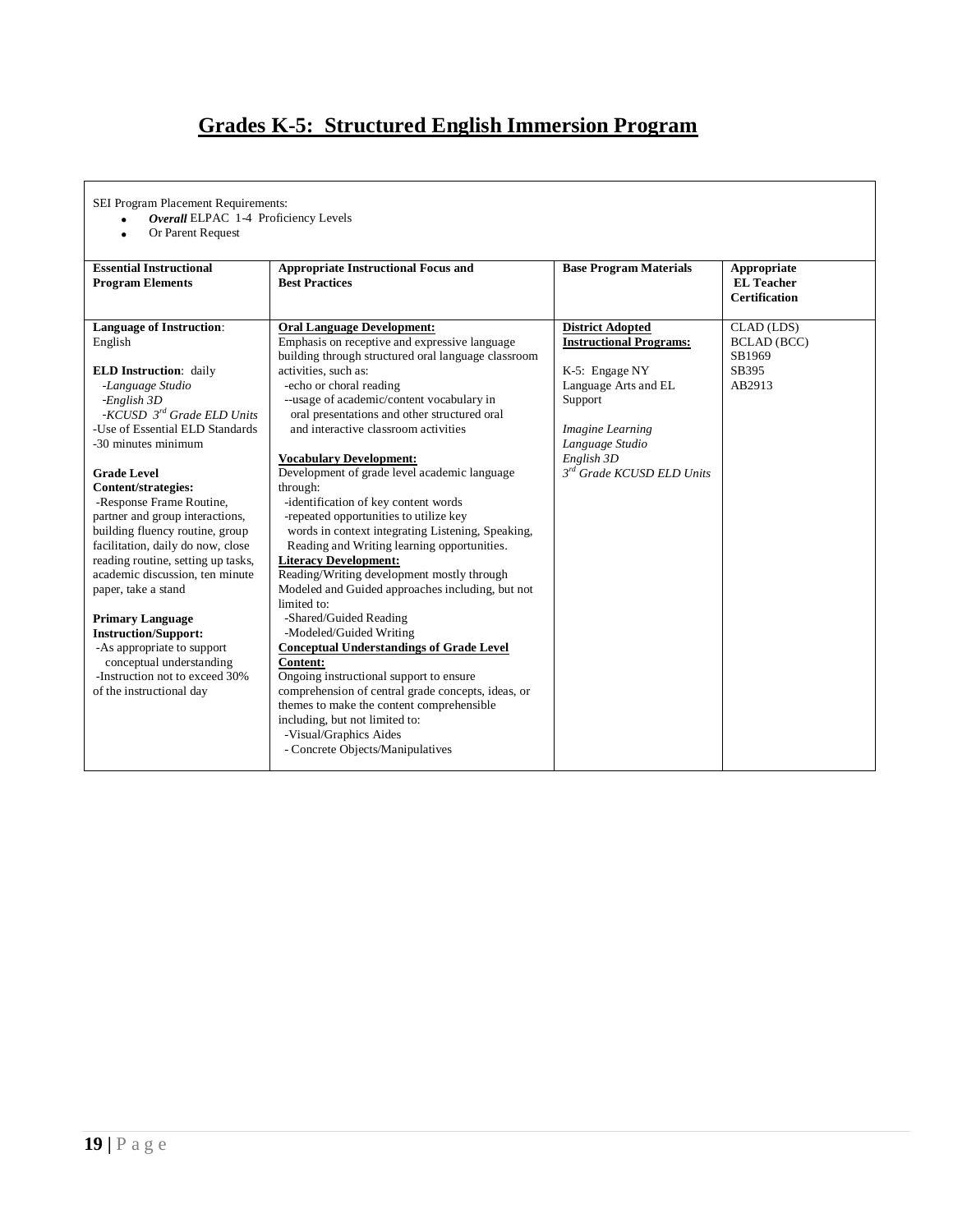# **Grade 6-8: Structured English Immersion Program**

Program Placement Requirements:

- *Overall* ELPAC Score 1 -4; Performance Levels Minimally Developed through Well Developed
- Or Parent Request

| <b>Placement Criteria:</b>                                                                   | <b>English Language Development:</b>                                                                                     | <b>ELD</b> Instructional                                                                                        | <b>Other Content Instruction:</b>                                                                                               |
|----------------------------------------------------------------------------------------------|--------------------------------------------------------------------------------------------------------------------------|-----------------------------------------------------------------------------------------------------------------|---------------------------------------------------------------------------------------------------------------------------------|
|                                                                                              | <b>Scheduled Daily</b>                                                                                                   | Materials:                                                                                                      | Delivered through the use of                                                                                                    |
|                                                                                              |                                                                                                                          |                                                                                                                 | <b>Content-Based ELD instructional strategies</b>                                                                               |
| <b>ELPAC Level 1:</b><br><b>Language Proficiency</b><br>Level: Minimally<br><b>Developed</b> | <b>Course(s)</b> To Schedule:<br><b>English Language Development</b><br>-Period of ELD<br>-English Language Arts Content | <b>District Adopted:</b><br><b>Inside Fundamentals</b><br>Supplemental:<br>- Rosetta Stone<br>-Imagine Learning | <b>Courses To Schedule:</b> any of the following<br><b>Social Studies</b><br>Science<br><b>Mathematics</b><br>P.E.<br>Electives |
| <b>Staffing Requirements:</b>                                                                | BCLAD, CLAD, LDS, SB1969,<br>SB395, AB2913                                                                               |                                                                                                                 | BCLAD, CLAD, LDS, SB1969, SB395 or AB2913                                                                                       |
|                                                                                              |                                                                                                                          |                                                                                                                 |                                                                                                                                 |
| <b>ELPAC Level 2-4:</b>                                                                      | <b>Course(s)</b> To Schedule:                                                                                            | <b>District Adopted:</b>                                                                                        | <b>Courses To Schedule:</b> any of the following                                                                                |
|                                                                                              | <b>English Language Development:</b>                                                                                     | English 3D                                                                                                      |                                                                                                                                 |
| <b>Language Performance</b>                                                                  | - Period of ELD                                                                                                          |                                                                                                                 | <b>Social Studies</b>                                                                                                           |
| Level:                                                                                       | -English Language Arts Content                                                                                           |                                                                                                                 | Science                                                                                                                         |
| <b>Somewhat Developed</b>                                                                    |                                                                                                                          | Supplemental:                                                                                                   | <b>Mathematics</b>                                                                                                              |
| through Well Developed                                                                       |                                                                                                                          | -Rosetta Stone                                                                                                  | P.E.                                                                                                                            |
|                                                                                              |                                                                                                                          | -Imagine Learning                                                                                               | Electives<br>٠                                                                                                                  |
|                                                                                              |                                                                                                                          |                                                                                                                 |                                                                                                                                 |
| <b>Staffing Requirements:</b>                                                                | <b>English Credential with BCLAD,</b>                                                                                    |                                                                                                                 | BCLAD, CLAD, LDS, SB1969, SB395, AB2913                                                                                         |
|                                                                                              | CLAD, LDS, SB1969, SB395,<br>AB2913                                                                                      |                                                                                                                 |                                                                                                                                 |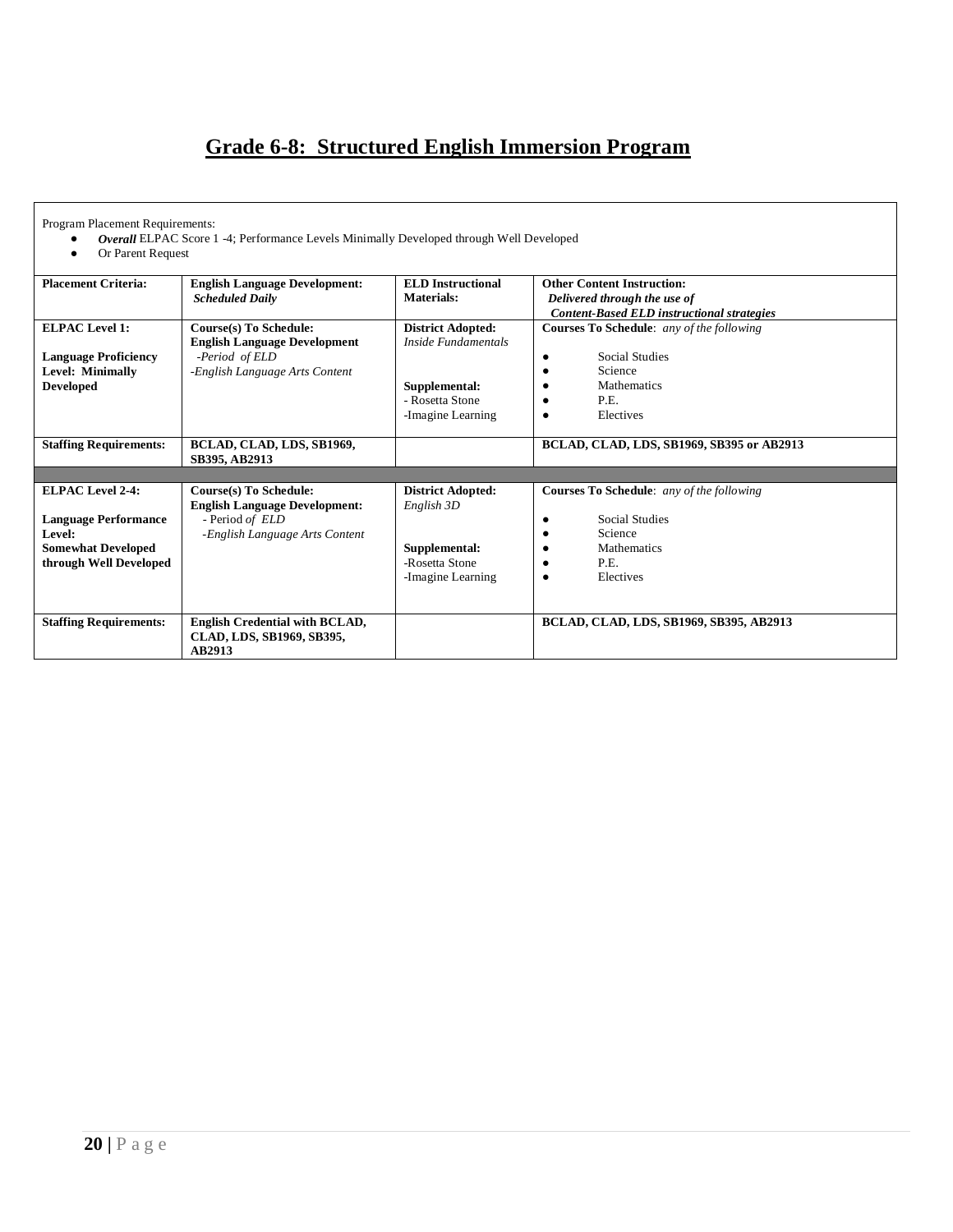# **Grades 9-12: Structured English Immersion Program**

Program Placement Requirements:

*Overall* ELPAC Levels 1 – 4; Performance Levels Minimally Developed through Well Developed

Or Parent Request

| <b>Placement Criteria:</b>                                                                                            | <b>English Language Development:</b><br>-Provided within the regular English<br>course offerings by certified teachers                                                    | <b>ELD/English</b><br><b>Instructional</b><br><b>Materials:</b>           | <b>Other Content Instruction:</b><br>-Delivered through the use of SDAIE<br><b>English Learner instructional strategies</b>                                      |
|-----------------------------------------------------------------------------------------------------------------------|---------------------------------------------------------------------------------------------------------------------------------------------------------------------------|---------------------------------------------------------------------------|------------------------------------------------------------------------------------------------------------------------------------------------------------------|
| <b>ELPAC Level 1:</b><br><b>Language Proficiency Level:</b><br><b>Minimally Developed</b>                             | <b>Course(s)</b> To Schedule:<br><b>Core Replacement</b><br>As needed:<br>- English Learner Academic Assist or<br>Reading Improvement<br>$-One\ Period$                   | <b>District Adopted:</b><br>Edge<br>Supplemental:<br>-Rosetta Stone       | <b>Courses To Schedule:</b> any of the following<br><b>Social Studies</b><br>$\bullet$<br>Science<br>Mathematics<br>$\bullet$<br>P.E.<br>Electives<br>$\bullet$  |
| <b>Staffing Requirements:</b>                                                                                         | <b>English Credential with BCLAD,</b><br><b>CLAD</b> or LDS                                                                                                               |                                                                           | BCLAD, CLAD, LDS, SB1969 or SB395                                                                                                                                |
|                                                                                                                       |                                                                                                                                                                           |                                                                           |                                                                                                                                                                  |
| <b>ELPAC Level 2-4:</b><br><b>Language Proficiency Levels:</b><br><b>Somewhat Developed</b><br>through Well Developed | Course(s) To Schedule:<br><b>Designated English Development:</b><br>$-ELD3$<br>-One period<br>As needed: English Learner Academic<br><b>Assist or Reading Improvement</b> | <b>District Adopted:</b><br>English 3D<br>Supplemental:<br>-Rosetta Stone | <b>Courses To Schedule:</b> any of the following<br><b>Social Studies</b><br>٠<br>Science<br>٠<br><b>Mathematics</b><br>$\bullet$<br>P.E.<br>٠<br>Electives<br>٠ |
| <b>Staffing Requirements:</b>                                                                                         | <b>English Credential with BCLAD,</b><br>CLAD LDS, SB1969, SB395, AB2913                                                                                                  |                                                                           | BCLAD, CLAD, LDS, SB1969, SB395 or AB2913                                                                                                                        |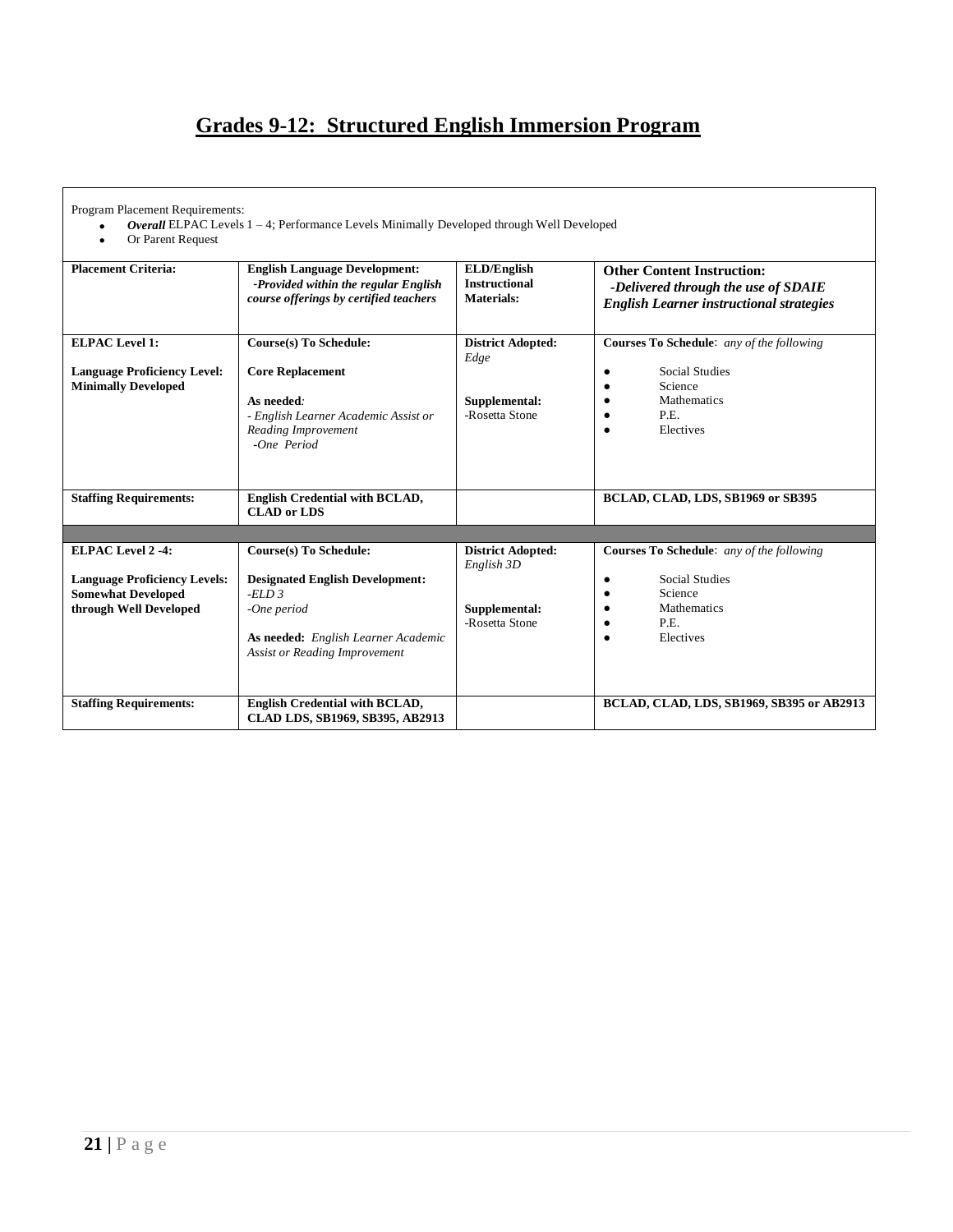# **PARENTAL EXCEPTION WAIVERS**

#### **Waiver eligibility for students who already know English:**

A waiver is available if, the student already knows English and possesses good English language skills in reading, comprehension, and writing. The district will use the state-mandated standardized test. For children exempt from standardized testing or for whom there are no test scores, the district will use Marie Clay's Observation Survey or the DRA and district's grade level writing sample. (Written verification of English skills required.)

#### **Waiver eligibility for older children (10 years or older):**

A waiver is available if it is the informed belief of the principal and staff that the student needs an alternative instructional program for a rapid acquisition of basic English language skills. (Written verification of need required.)

#### **Waiver eligibility for students needing an alternative program:**

A waiver is available if the student has been placed for 30 days in a Structured Immersion Program and school personnel have identified the student as having special physical, emotional, psychological, or educational needs requiring an alternative instructional program. (Written verification of special needs required.)

#### **Parent/guardian responsibilities:**

- ∙ Visit child's school to request waiver
- ∙ Request the waiver annually
- ∙ Make choice of program best suited for student

#### **School responsibilities:**

∙ Provide written information about Structured English Immersion and other alternative instructional programs available

- ∙ Provide information of educational materials being used for each of the instructional programs
- ∙ Provide documentation for waiver
- ∙ Review waiver eligibility
- ∙ Grant waiver unless principal and instructional staff determine alternative program is not better suited for student
- ∙ Notify parents of approval or denial of waiver
- ∙ Notify parents of appeal process
- ∙ Process waivers annually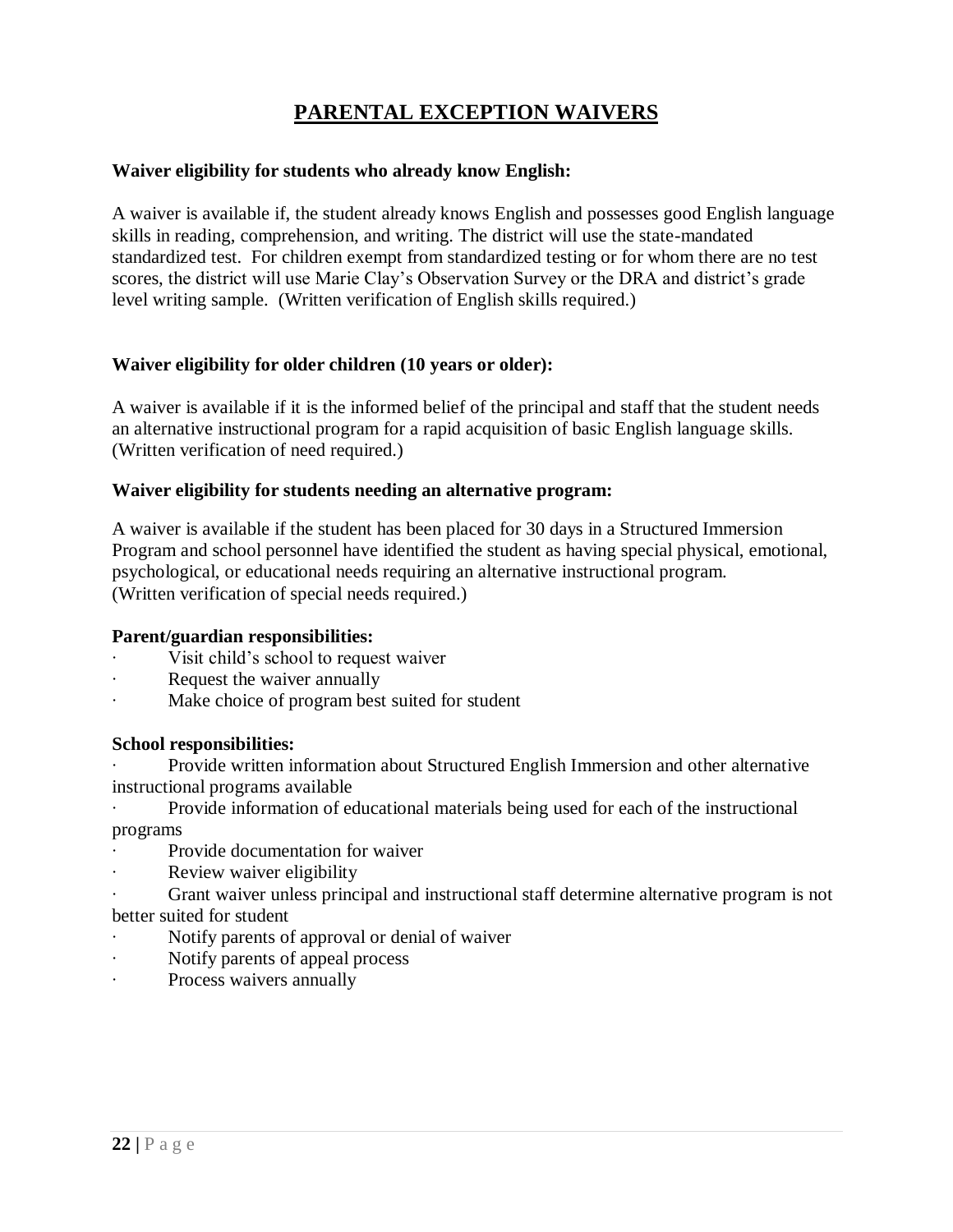## **Parental Exception Waiver Process:**

Each school site shares information with parents of EL students at the beginning each school year regarding the Parental Exception Waiver Process. This process and the implementation timeline are described below.

Parent visits school site to request a Parental Exception Waiver.

School site staff explains the following to parents: Instructional programs and materials for each program If waiver is granted under the need for an alternative program exception, student will be placed in a Structured English Immersion (SEI) program for 30 calendar days before waiver can be approved or denied, (waiver request may be denied if student does not waiver eligibility requirements)

- Student's teacher will collect waiver documentation information and complete the waiver documentation form and forward recommendation to site principal.
- Site principal will review waiver request and documentation form to determine whether to approve or deny waiver request.
	- District office administrator will review waiver, documentation, and site recommendation. He/she will sign waiver if in agreement with site. If there is a disagreement, all involved will meet to discuss and reach an agreement.
	- Parent is sent written notification, in English and home language, of waiver status. If the waiver is denied, the appeal process will also be sent, in English and home language.
	- Student will be placed in appropriate instructional program.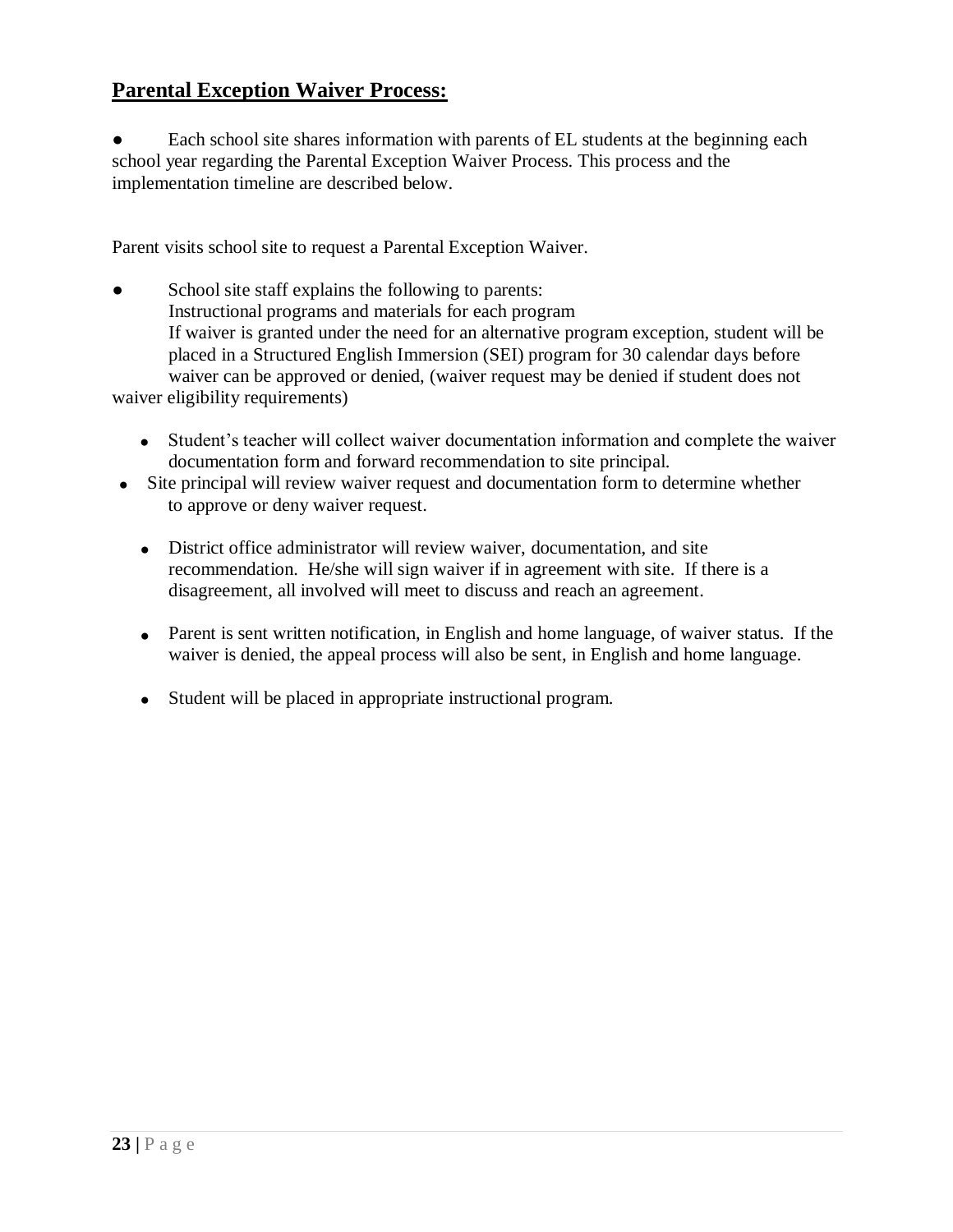# **STAFFING**

With growing numbers of students in the KCUSD who have been identified as English learners, it is required by the California State Department of Education that **all** teachers working with the English learners are trained in these four key areas:

- Second language teaching methods
- Linguistics
- Cross-cultural communication
- Language acquisition

KCUSD has an administrative regulation pertaining to these requirements. Requirements have been developed for the selection of teachers working with these students to ensure that appropriate services are provided to students in the various instructional programs and to meet state and federal requirements regarding appropriate certification. In an effort to implement this administrative regulation the following options have been developed to provide certification in CLAD, BCLAD, SDAIE, and ELD so that additional teachers in KCUSD can be properly trained to meet the needs of English learners. These options include, but are not limited to:

- Certification through an authorized agency through course work/independent study or video program
- Intra-district training, preparation classes for CLAD/BCLAD state exam

These certification and credential options are provided to qualifying KCUSD staff on a yearly basis. English learners will be scheduled into classes where teachers either hold the appropriate certification to work with EL students or where teachers are in the process of acquiring the proper certification.

Bilingual para professionals will be receive local training and become certified by qualified district staff. Certification requires 45 hours of training focused on second language learners and their needs, ELPAC awareness, strategies for supporting English Language Development, and SDAIE strategies.

## **Staffing Priorities**

It is required that organizational models be implemented to best utilize staff who hold the proper English learner teaching authorization. Teachers who are appropriately trained and certified to teach English Learners will be assigned to the grade levels with the highest concentration of EL's. This may require reassignment of some qualified teachers within a school site or the district. In most cases, principals will assign qualified teachers as follows; first to grades K-1, next to grades 2-3, and lastly to grades 4-5.

The KCUSD Human Resources Department (HRD) has a monitoring system in place to annually determine the status of teachers with regard to English learner certification. The department monitors and reports which teachers already hold English learner certification or are currently in training making timely progress towards obtaining their certification. In addition, the HRD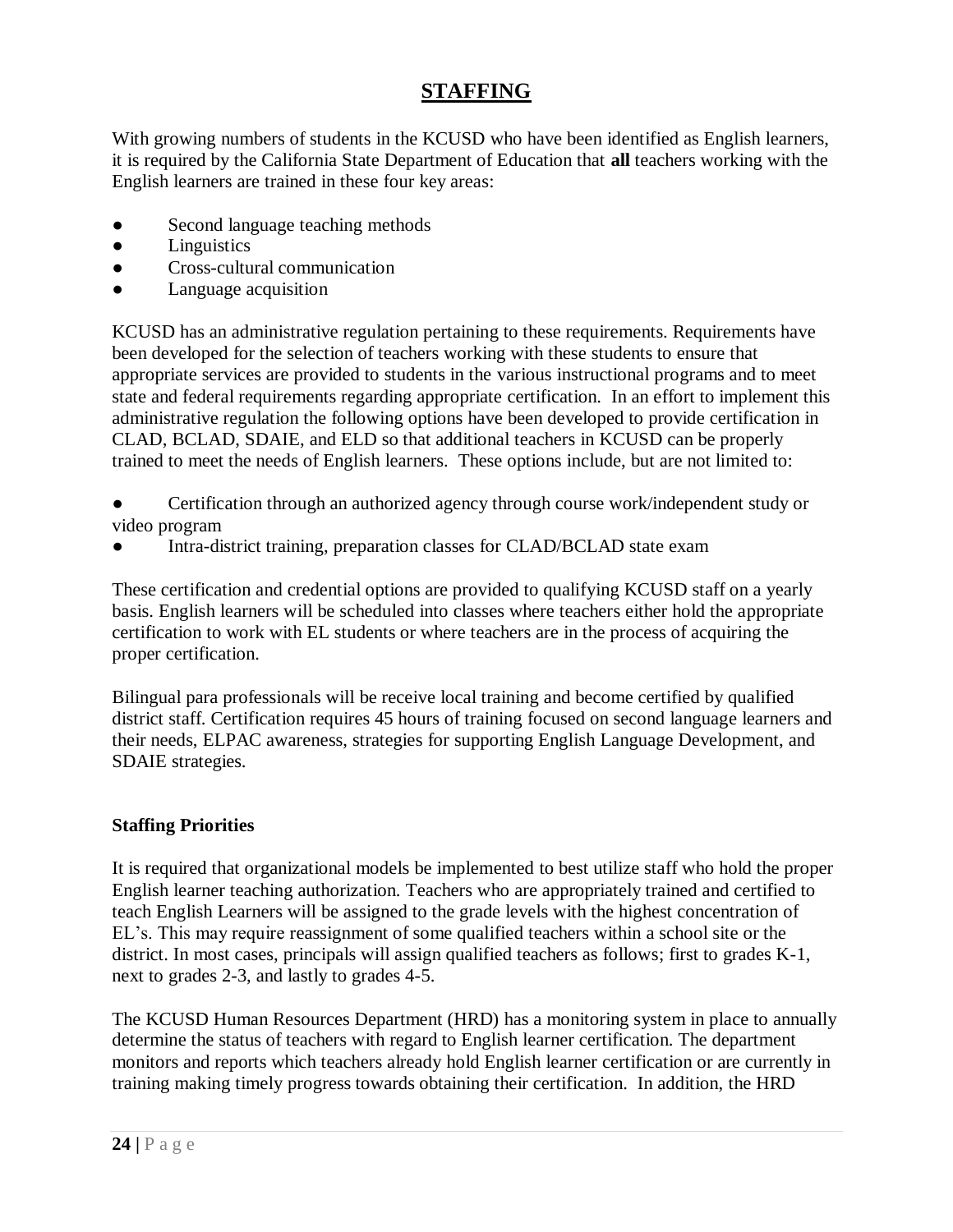monitors and communicates with those teachers needing to pursue one of the training options outlined above to ensure certification of all teaching staff in KCUSD.

To address and enhance the on-going training required to ensure effective instruction for English learners, KCUSD provides a variety of staff development opportunities. Staff development is offered to both administrative, teaching and support personnel in the form of multiple meetings, work sessions, and presentations that are calendared annually.

The focus of staff development for administrators focuses on the monitoring and implementation of the instructional program being provided by individual classroom teachers for English learners at each school. The state and federal projects department offers an Administrative Institute to inservice district administrators, site principals, site assistant principals and counselors on state and federal regulations, instructional services and program monitoring systems currently in place for English learners.

Site principals and other site administrators ensure the effective implementation of classroom instructional practices, including methodology, strategies and instructional materials to support standards based instruction and access to core for the English learner. Administrators monitor the implementation of the *English Learner Instructional Guide* for each individual school site for which they are responsible. In addition, site principals, and other site administrators will be inserviced annually regarding classroom observation of effective practices of the English learner program.

School sites provide opportunities for staff to attend trainings, institutes, conferences and work sessions designed to promote effective practices in working with English learners. KCUSD has developed and trained teachers in the use of the KCUSD curriculum guide which contains the ELD Essential Standards to assist teachers in the use of the ELD standards.

Annually, all staff is required to be in-serviced regarding informational updates to our district's *English Learner Instructional Guide*. Each site principal will be responsible for providing this in- service at the beginning of the school year. The compliance of this item is monitored by the English learner staff.

In addition, KCUSD has provides technical support to sites through the positions of academic coaches for English learner programs. These positions include additional support for staff development regarding EL certification, English language development, access to core content, and other site needs as related to the EL program.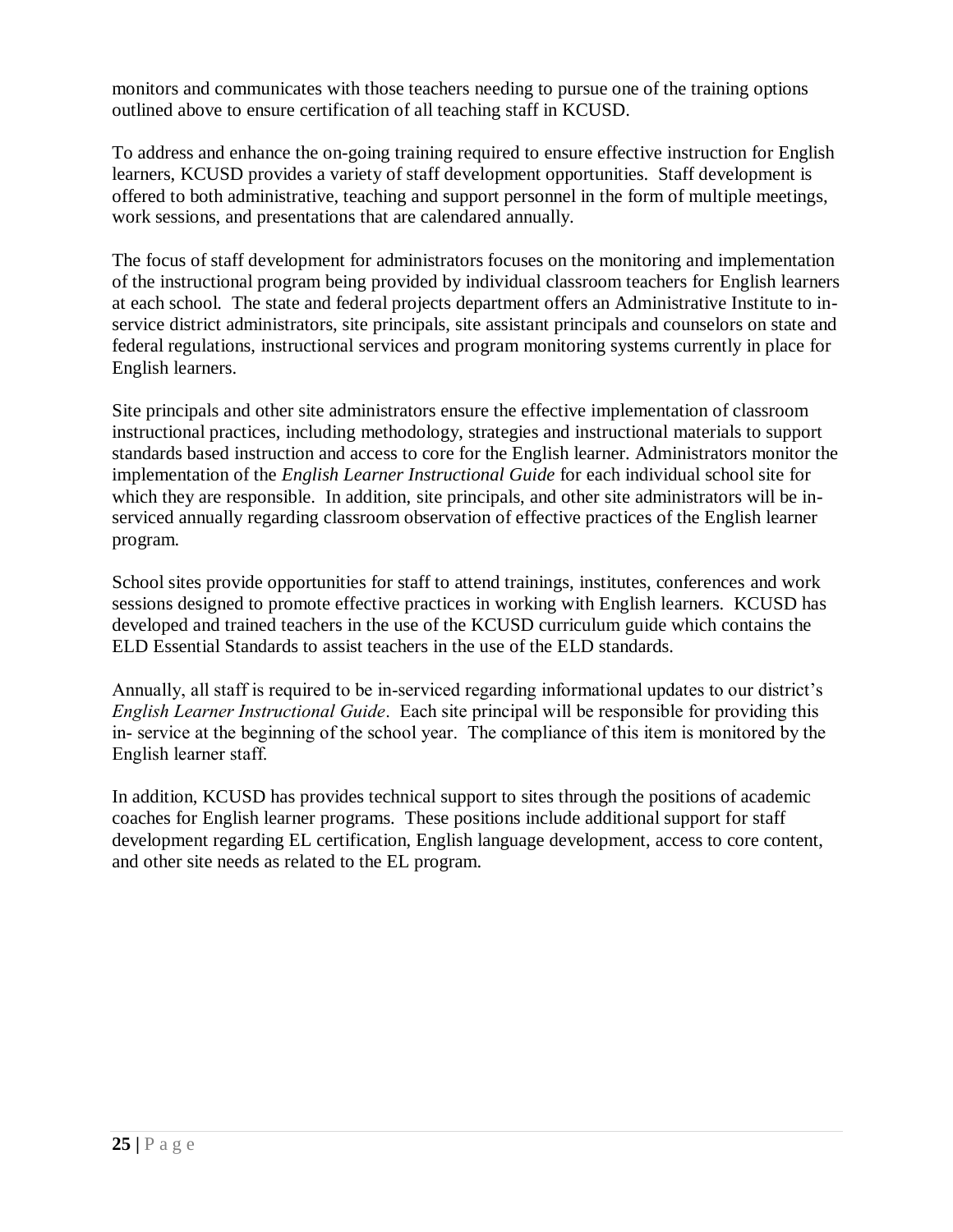# **SCHOOL ENGLISH LEARNER ADVISORY COMMITTEE (ELAC)**

*FORMATION* – Each school with 21 or more English learners in attendance, regardless of language, must form a functioning English Learner Advisory Committee (ELAC) or subcommittee of an existing advisory committee.

*COMPOSITION REQUIREMENTS* – On the committee, the percentage of parents of EL is to be at least the same as that of at the school. The ELAC may meet and delegate its responsibilities to an existing school advisory committee or subcommittee.

*ELECTIONS* – Requirements for ELAC elections include:

1. Parents or guardians of elect parent members of the school committee or subcommittee.

2. All parents shall be provided the opportunity to vote.

3. Each school committee shall have the opportunity to elect at least one parent member to the District English Learner Advisory Committee (DELAC).

*MAJOR FUNCTION* – The purpose of the ELAC (or subcommittee, if appropriate) is to advise the principal and staff on bilingual programs and services to students.

*TASKS* – At a minimum, the ELAC:

1. *Advises the principal and staff on development of a detailed master plan for bilingual education for the individual school and submits the plan to the district governing board for its possible consideration and inclusion in the district's bilingual education master plan*.

2. *Assists in the development of the school's needs assessment.*

3. *Assists in the administration of the school's language census.*

4. *Assists in finding ways to make parents aware of the importance of regular school attendance.*

*TRAINING* – The district shall provide for all ELAC members:

1. Appropriate training and training materials to assist each member to carry out his or her responsibilities for all required tasks.

Training which is planned in full consultation with ELAC members. EIA-LEP or district funds may be used to cover the costs of training and attendance of ELAC members (e.g. costs associated with childcare, translation services, meals, and other reasonable expenses).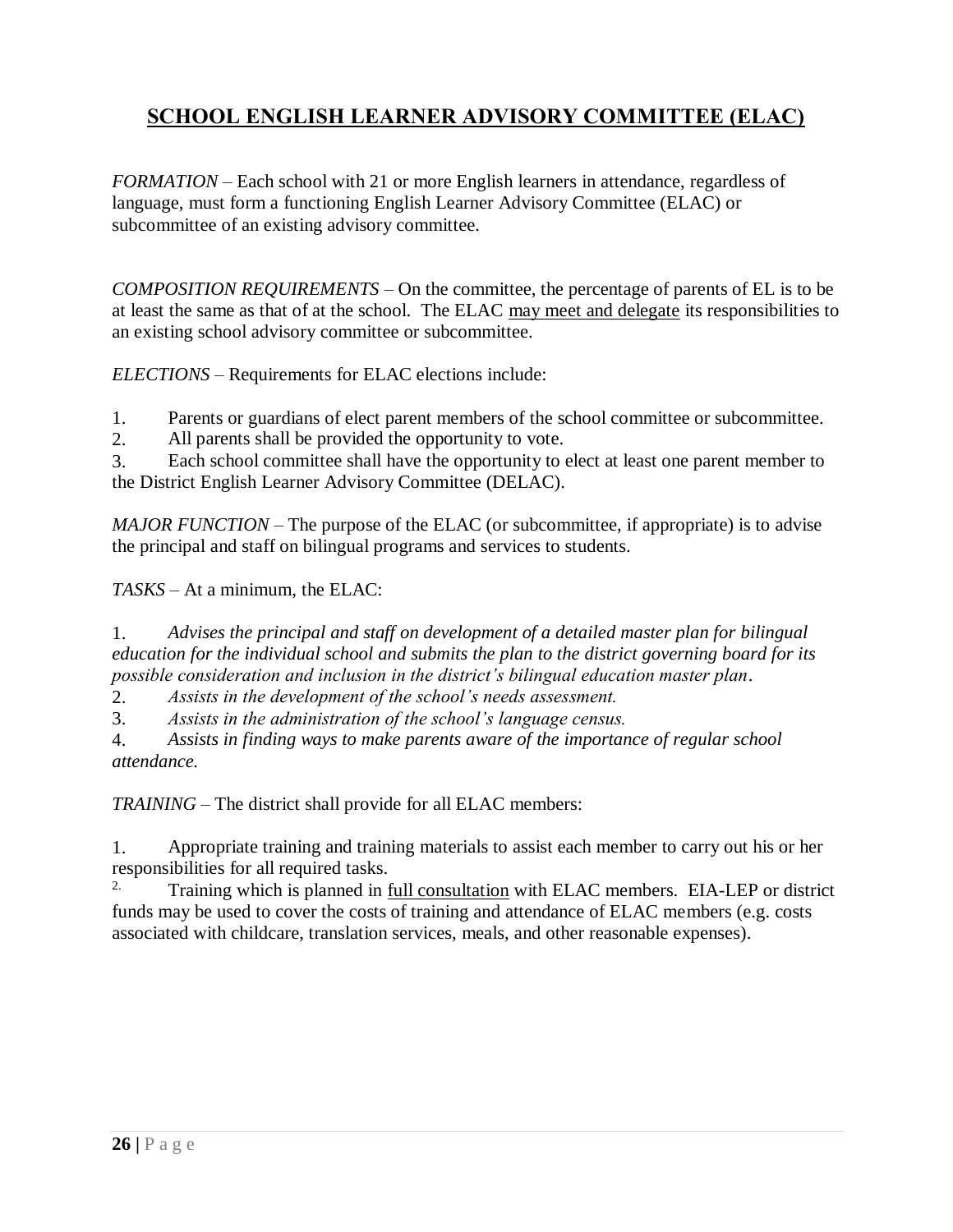# **DISTRICT ENGLISH LEARNER ADVISORY COMMITTEE (DELAC)**

FORMATION *– Each district with 51 or more English learners (also known as LEP students), regardless of language, must form a functioning district English learner advisory committee (DELAC) or subcommittee of an existing district wide advisory committee.*

*COMPOSITION REQUIREMENTS* – Parents or guardians of English learners not employed by the district must constitute a majority membership of the committee. After formation and training of the DELAC, the committee may designate an existing district wide advisory committee to fulfill the legal responsibilities of a DELAC if the parents and guardians of English learners is at least the same percentage of that of the English learners in the district.

*ELECTIONS* – Each school English learner advisory committee (ELAC) must have the opportunity to elect at least one parent member to the DELAC. If the district has 31 or more ELAC committees, it may use a system of proportional or regional representation.

*MAJOR FUNCTION* – The purpose of the DELAC, or subcommittee on English learner education, is to advise the district governing board (in person and/or in writing) on programs and services for English learners.

*TASKS* – The committee advises (reviews and comments) the district governing board on the following:

1. A timetable for and development or revision of a district master plan of education programs and services for English learners, taking into consideration the school site master plans.

2. Conducting a district wide needs assessment on a school-by-school basis.

3. Establishment of district program, goals, and objectives for programs and services for English learners.

4. Development of a plan to ensure compliance with any applicable teacher and/or teacher aide requirements.

5. Administration of the annual language census (e.g. procedures and forms)

6. Review and comment on the district reclassification procedures established pursuant to Education Code Section 521646.

7. Review and comment on the written parent notification of initial school enrollment required in Title V, CCR, Section 11303(a).

8. Any waiver request affecting programs and services for English learners.

*TRAINING* – The district shall provide for all DELAC members:

1. Appropriate training and materials to assist each member to carry out his or her required legal responsibilities.

2. Training which is planned in full consultation with DELAC members. EIA-LEP or district funds may be used to cover the costs of training and attendance of DELAC members (e.g., costs associated with childcare, translation services, meals, and other reasonable expenses).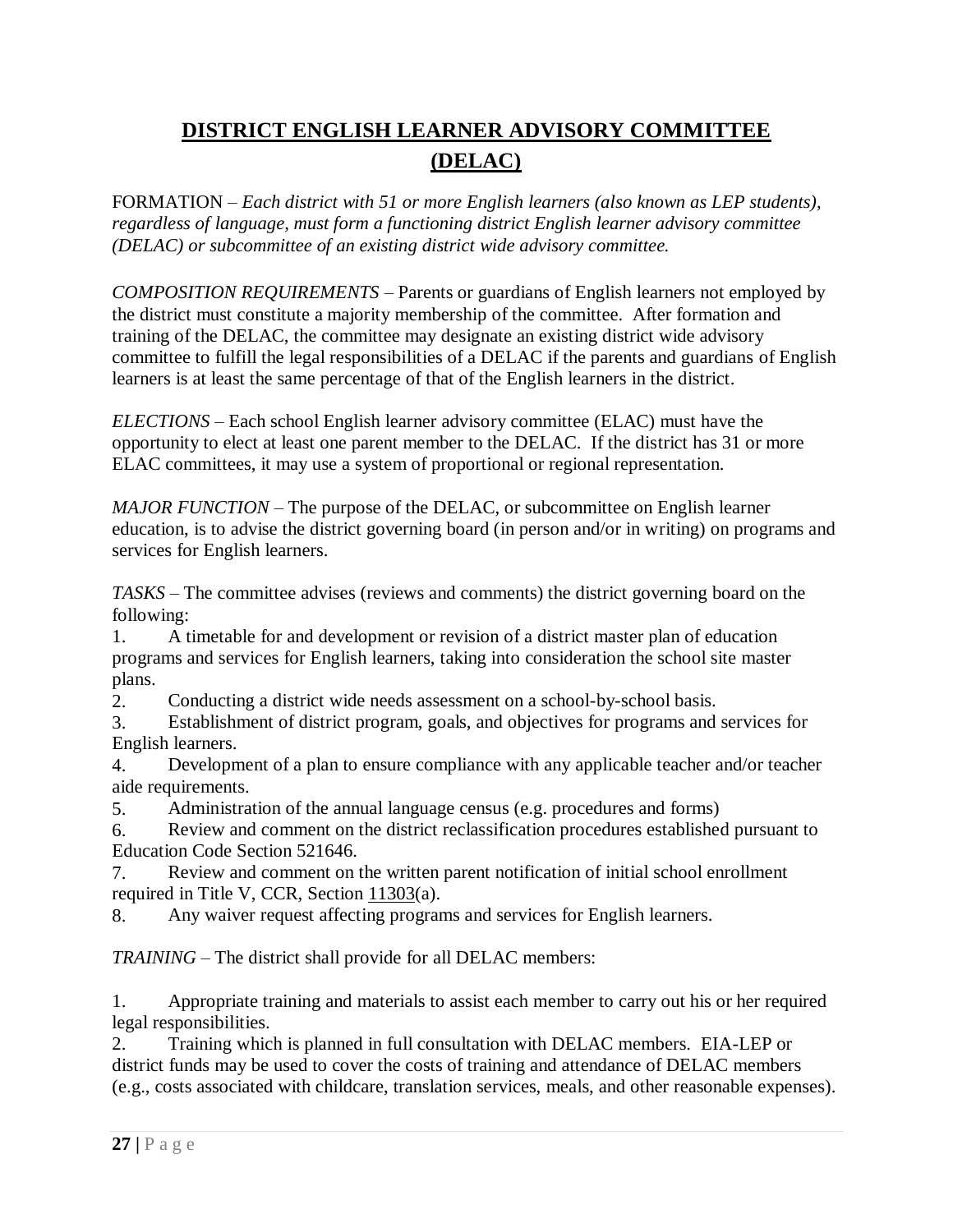# **ENGLISH LEARNER FUNDING SOURCES**

Funding to provide supplemental services to EL students, in addition to the base services provided by the District through the general fund, are allocated to the district from both state and federal sources. All resources used for EL students are targeted for the ultimate goal of helping the students become proficient in English and academically successful.

Some of the primary uses of these funds in Kings Canyon Unified are listed below;

To aid in the development and implementation of Curriculum Standards and effective research based instructional strategies

To provide classroom teachers with training and staff development activities to improve the instruction and success rate of English learner students

To provide opportunities, encouragement, and support for parents to be actively engaged in the education or their children

To develop and implement comprehensive and effective assessment systems to identify student needs, gauge student progress toward the standards, and provide guidance and direction for the instructional process

To provide additional and supplementary instruction time for EL students beyond the normal school day

To provide additional and supplemental materials to aid EL students in learning the core curriculum as well as becoming proficient in English

To provide additional / supplemental bilingual paraprofessional assistance

### **Supplemental State Funds:**

## **EIA/LEP**

Kings Canyon Unified receives Economic Impact Aid (EIA) entitlement from the State. At District discretion, this money can be used to serve identified compensatory education students (SCE) and/ or English learners (EL). Since KCUSD receives significant funding from the Federal Title 1 Program, which is targeted to low income compensatory education students the district has chosen to use all of its EIA funds to serve EL students.

In addition, after the passage of Proposition 227, the state provided more supplemental funding for schools to use in grades 4-8. These funds are to provide for a program called English Learner Acquisition Program (ELAP). Funding for ELAP is dependent upon state budget priorities

Beginning some years ago the state, in order to provide schools with more flexibility in using their restricted categorical funds, allowed schools the opportunity to write a comprehensive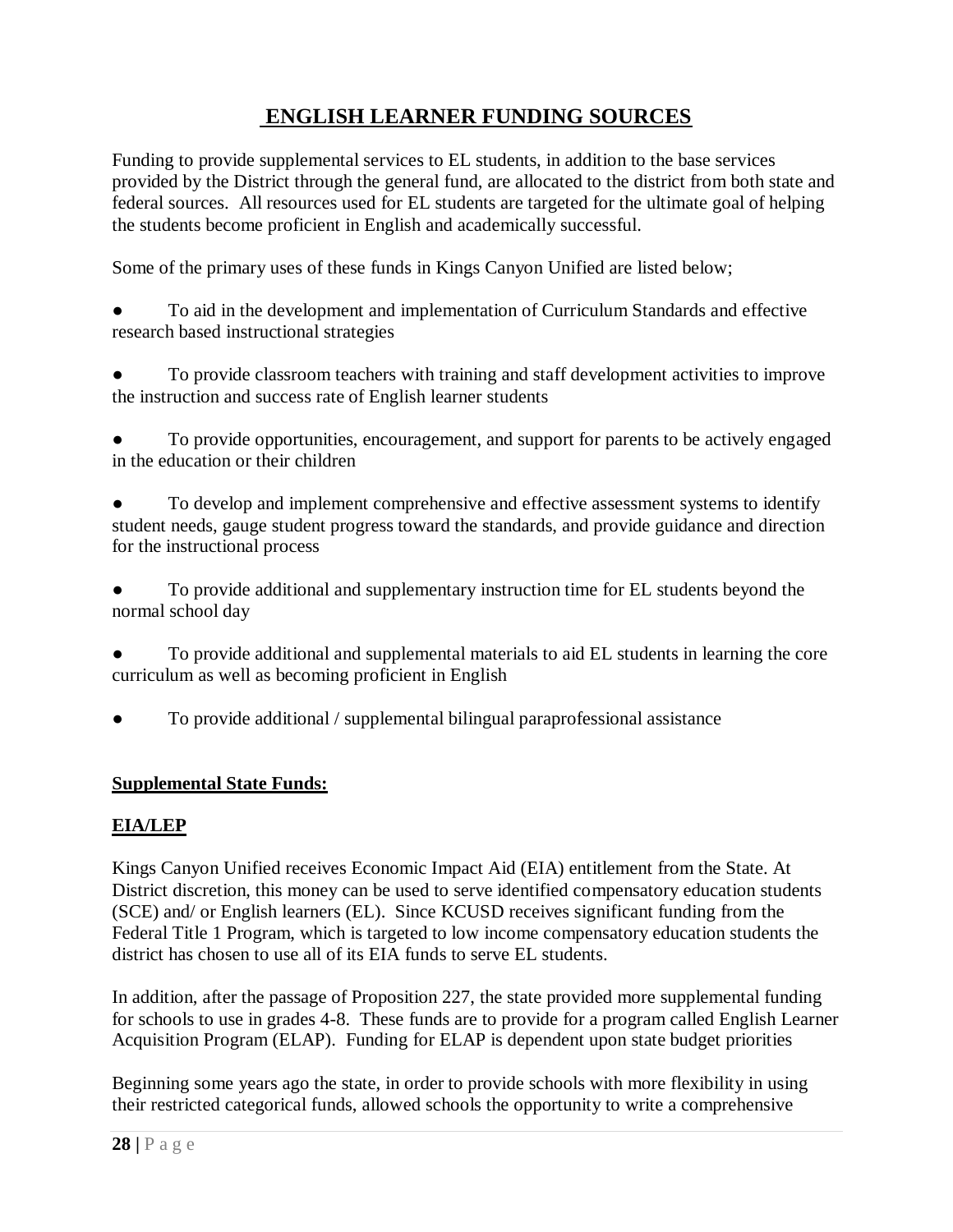school plan called "School Based Coordinated Plan" (SBCP). Upon approval of this plan, a school could coordinate all their state supplementary categorical programs to serve all students in the school. Without SBCP a site must restrict each categorical funding to just the students or activities it was intended for. Since all of KCUSD's schools have an approved SBCP, the resources of all State supplementary funding at the site can be used to provide extra services to EL students.

## **Supplemental Federal Funds:**

Federal funding was restructured and districts received the restructured funding that enables the district to provide supplemental support systems related to the English learner program. Kings Canyon Unified receives annually, a number of federal categorical entitlements.

**Title 1:** Title 1 funding is the largest of the categorical funding received from the federal government. This entitlement is generated by the number of low income students in our schools. The criteria for determining that number of eligibility for free or reduced lunches in the Federal School Lunch Program. Several years ago Congress also decided to offer more flexibility to the schools in the use of federal categorical funding. Schools were offered the opportunity to develop an educational plan that aspired to increase the achievement of all students in the school. This was to be called a Single Plan for Student Achievement (SPSA). Upon approval, this plan would allow the school to coordinate all their federal categorical funds and all their state categorical funds for increasing the achievement of all students in the school without regard to the original group that was targeted. Schools that receive Title 1 money may use this resource in support of the EL students.

**Title III:** With the recent enactment of the federal law "Every Student Succeeds Act (ESSA)", Congress combined monies from some previously funded programs into Title III of the act. The focus of the funding is to help students (1) attain English proficiency (2) develop high levels of academic attainment in English and (3) meet district and state academic standards. In order for KCUSD to meet the requirements of the legislation, the district focus for the funding is professional development and teacher training, program development, monitoring and coordination, and site support to implement effective programs for EL students.

# **PROGRAM EVALUATION**

KCUSD annually reviews the effectiveness of the implementation of programs for English learners. Annually, the Governing Board is presented with information regarding student achievement for all standardized testing and all local benchmark assessments. The data is disaggregated for all significant subgroups, including English learners. This provides a comprehensive examination of student achievement related to both academic achievement and progress with ELD.

In addition to the regular presentation of assessment results, a special presentation specifically designed to examine the results of the achievement of English learners. This presentation of data ensures the analysis of the effectiveness of programs of both ELD and academic achievement for English learners.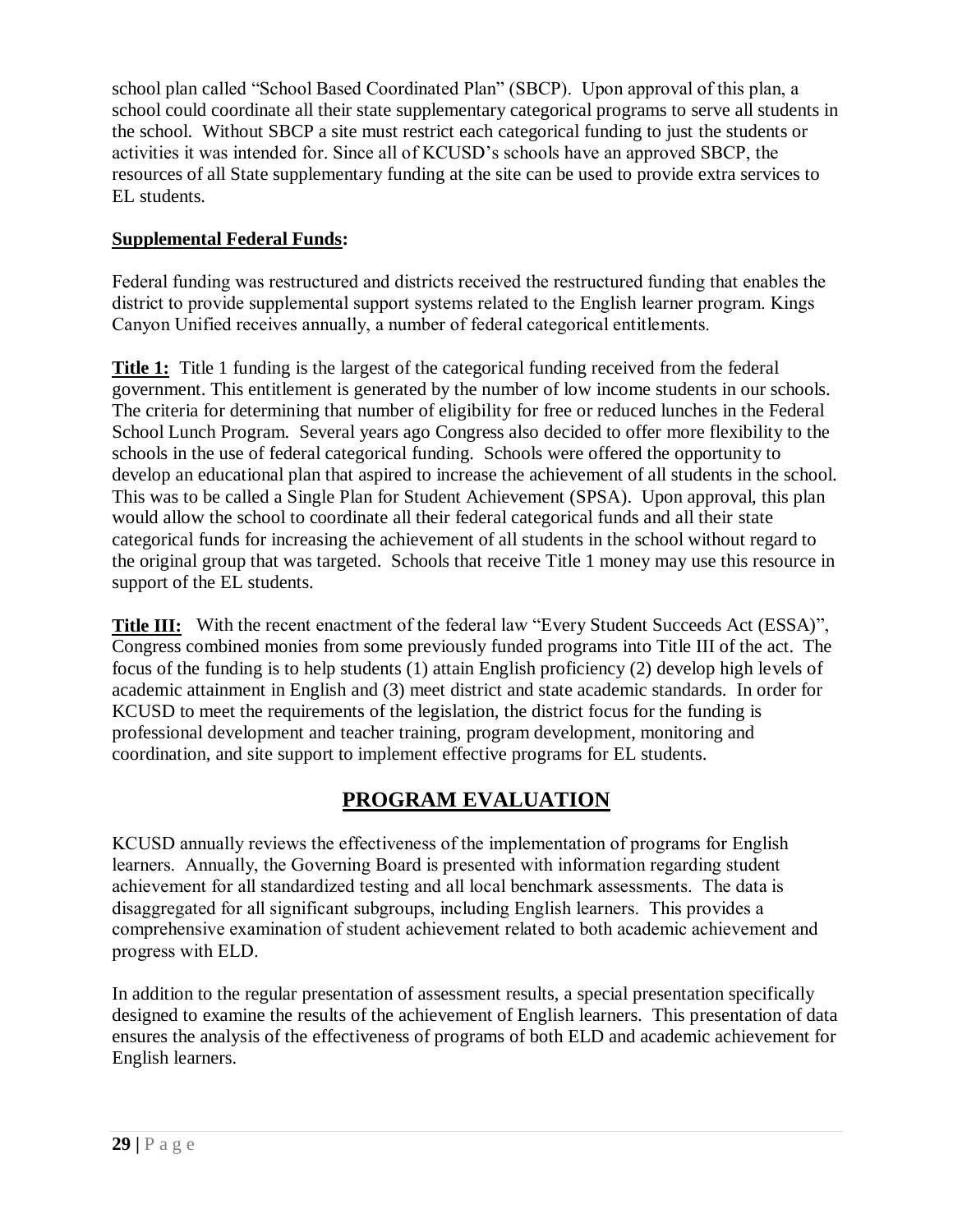## **Program Effectiveness- ELD**

KCUSD has developed and implemented a system for monitoring student's growth with regards to English Language Development. In addition to the annual district review of progress of English learners with regards to ELPAC growth in conjunction with the review of AMAO'S required by the ESSA statute and the California Accountability Dashboard, the district has developed support structures for sites to evaluate student and program effectiveness through data analysis utilizing the data to desktop system. Additionally, sites are provided with disaggregated data reports to facilitate teacher and site work sessions of data analysis of ELPAC growth. Expectations for growth with regards to the ELPAC assessment are outlined in the KCUSD English learner "Catch Up" plan.

#### **Program Effectiveness- Academic Achievement**

The English learner plan for KCUSD describes how the district determines the extent to which English learners are achieving and making academic progress in the core curriculum and English language development. KCUSD has developed monitoring systems at both the district and site level to ensure regular monitoring of student progress with regards to the core curriculum.

Support structures for sites include the Illuminate Education system that provides the district and sites with disaggregated data for program evaluation related to student achievement in the core curriculum. Additionally, sites are provided with regular data to use at site work sessions to evaluate the effectiveness of programs and interventions, and to assist teachers in facilitating instruction targeted toward student needs.

In addition to data support, the district monitors the academic achievement of the English learner subgroup through an annual evaluation including state and local assessments. Information is reported to the governing board annually to review the academic progress of the subgroup.

### **Program Implementation**

KCUSD has embraced an Instructional Action Plan (IAP) which focuses on implementation of ELD and the monitoring of teaching and learning of all English learners. The plan describes who is responsible for implementing and monitoring the district's instructional program for English learner students.

The teacher monitors English learner progress on a daily basis to ensure continued academic achievement.

The site administrator monitors and evaluates teacher effectiveness in the classroom relative to student progress.

The Superintendent of designee monitors and evaluates on regular basis principals regarding school progress for all students, including English learners.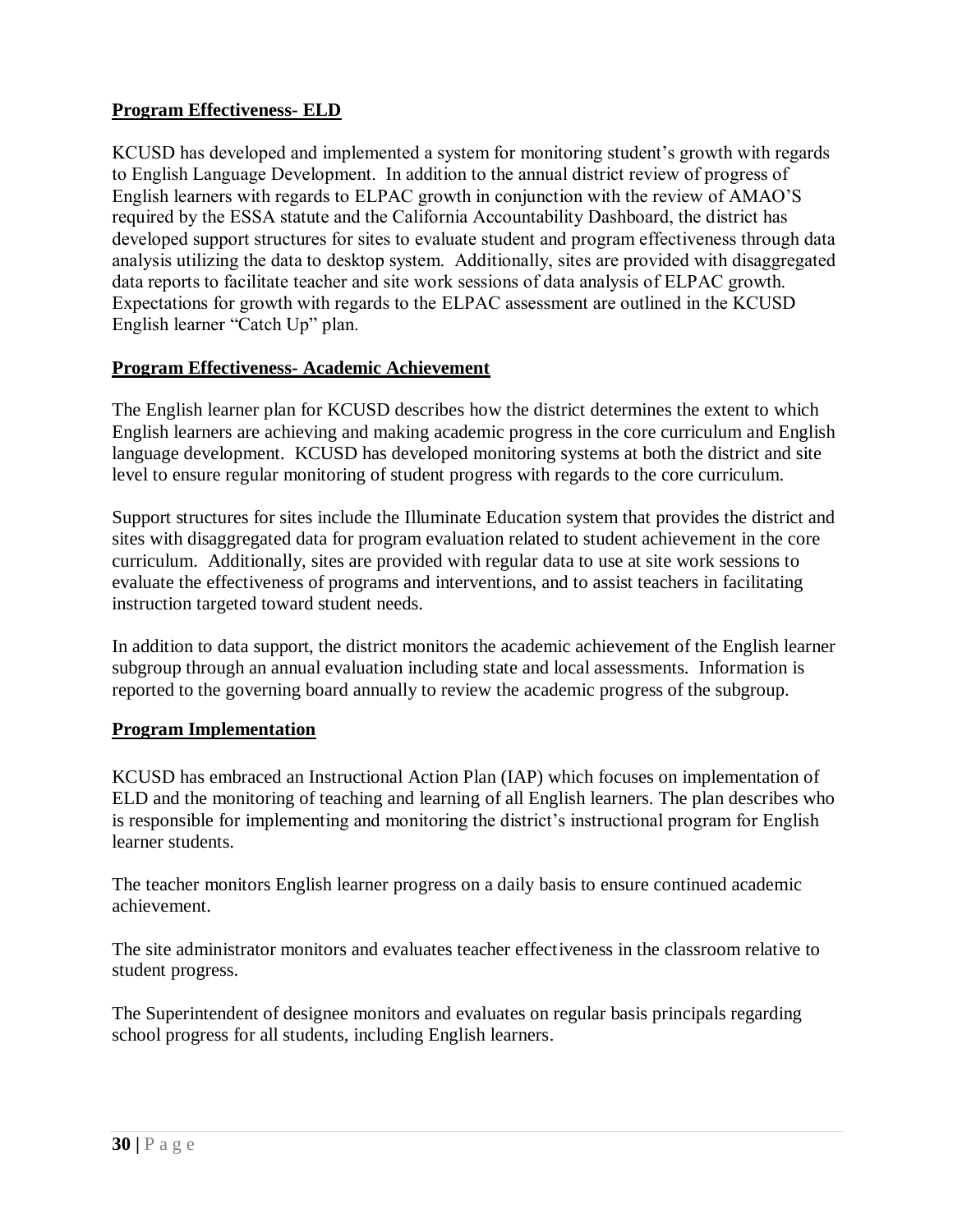## **Additional Support and Monitoring of Progress**

Instructional support is provided by the curriculum department in a variety of ways.

- The Assistant Superintendent of Curriculum and Instruction oversees policy development, procedures, funding and regulations and communicates information regarding these areas to the principals directly.
- The Assistant Superintendent of Curriculum and Instruction and District Instructional Coaches support sites through the coordination of training and district level coaching systems. In addition, the district provides training for English Language Advisory Committees (ELAC) and facilitates the District English Language Advisory Committee (DELAC) selection and monthly meetings. Parent education opportunities are provided through the ELAC and DELAC.
- The District Instructional Coaches provide district wide monitoring and support by:
	- Facilitating and training for the administration of state assessments for students
	- Training and ongoing monitoring of databases and records for EL students
	- **Providing regular EL reports to the schools to ensure proper placement**
	- Facilitating and training on the re-classification process
	- Assisting teachers and site administrators in the implementation of the EL plan
	- **Providing ongoing training and support for English learner technicians**
- The District Instructional Coaches supports the English learner program through the provision of data and data systems necessary for evaluation program effectiveness and student progress for individuals, classroom, and site and district levels.
- The Human Resources Development Department is to monitor and ensure that qualified and appropriately credentialed teachers are providing instruction to the students of KCUSD.
- The Administrator of Educational Programs provides budget development and ongoing supervision and support to ensure appropriate resources are provided for English learners.
- For English learners who qualify for special education services linguistically appropriate goals and objectives are documented in the IEP using the same indicators as regular education students and modified as determined by the IEP team.

All services for English learners will be implemented on a consistent basis throughout the district. If it is determined that there is a failure to implement programs for English learners the district's evaluation tools should be used to address areas of concern, and needed improvement. Support will be provided in the form of monitoring and staff training to ensure implementation of services for English learners.

District and county personnel will provide ongoing staff development to both veteran and new classified, administrative and certificated staff. Ongoing offerings of staff development will be provided throughout the school year and a catalog of staff development opportunities will be provided yearly.